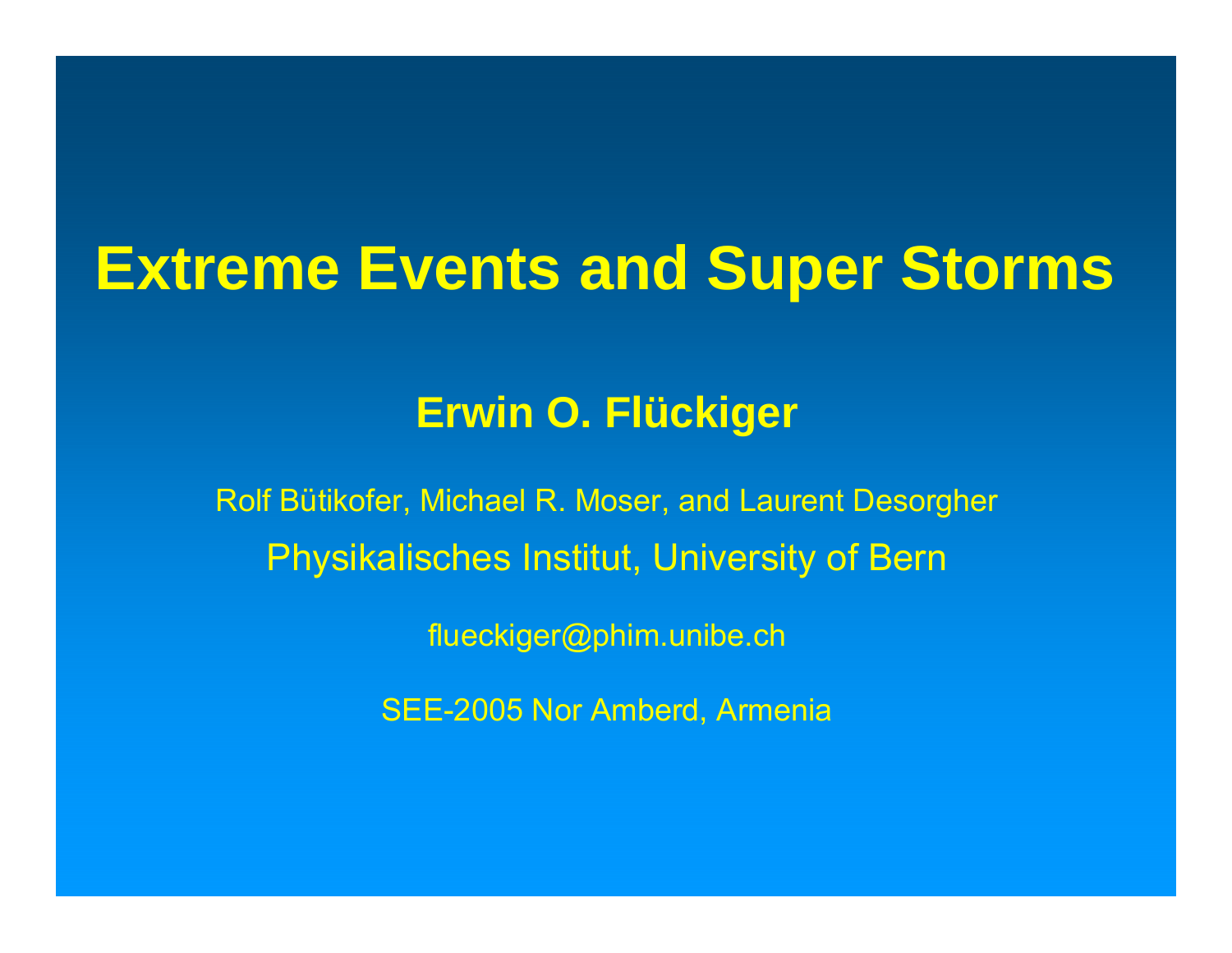## What are we talking about?

- On the Sun
	- -Flares, CMEs
- •• In Interplanetary Space
	- -- Shocks, Magnetic Clouds, MIRs  $\rightarrow$  GMIRs
- At the Earth
	- - GLEs, Forbush decreases, Geomagnetic Storms (Aurorae)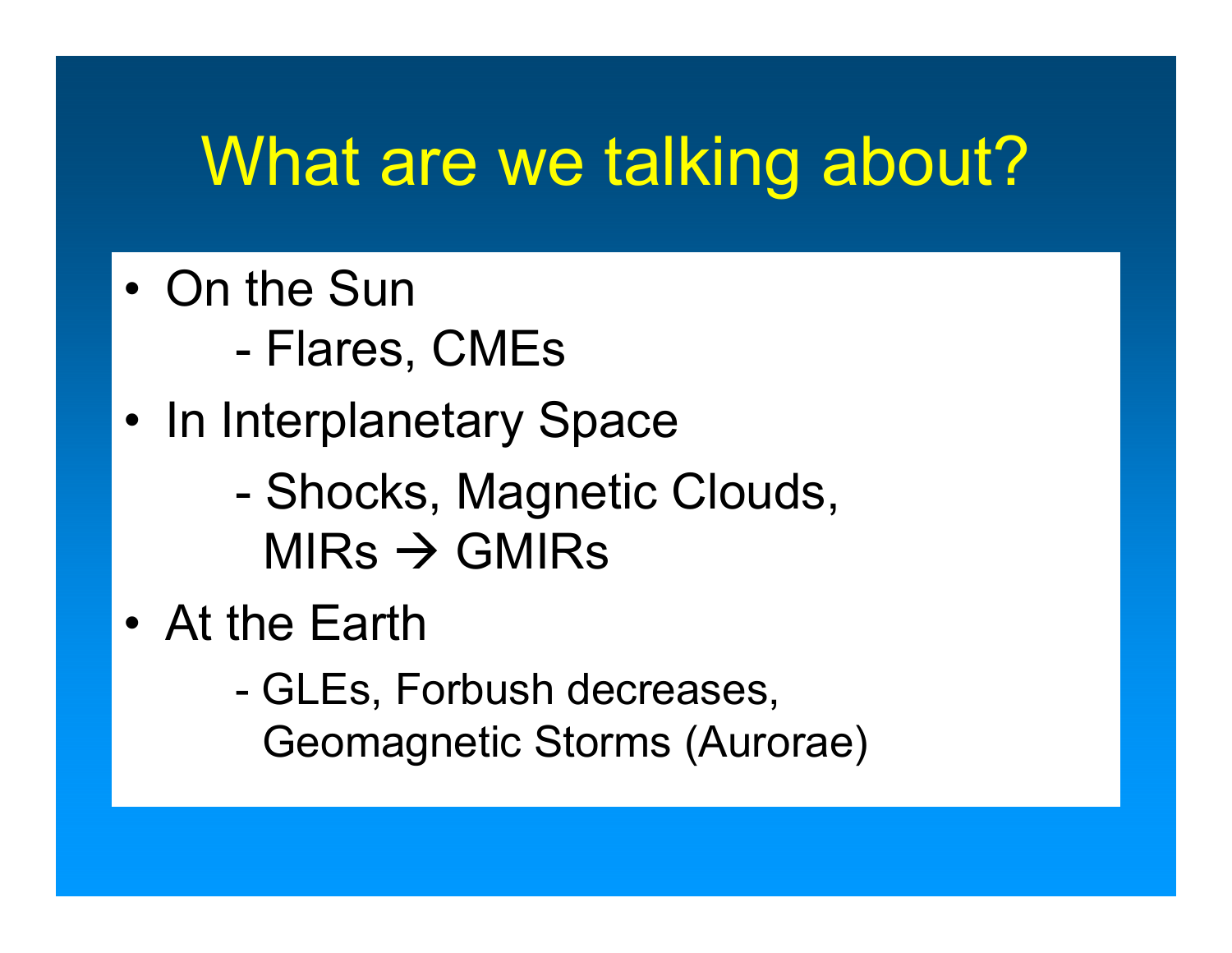### **Outline**

- Solar Events / GLEs / Extreme events
- •Geomagnetic Storms / Superstorms
- • Modeling of geomagnetic effects of cosmic rays during magnetic storms
- The Carrington event (superstorm event)
- •• Summary and Conclusions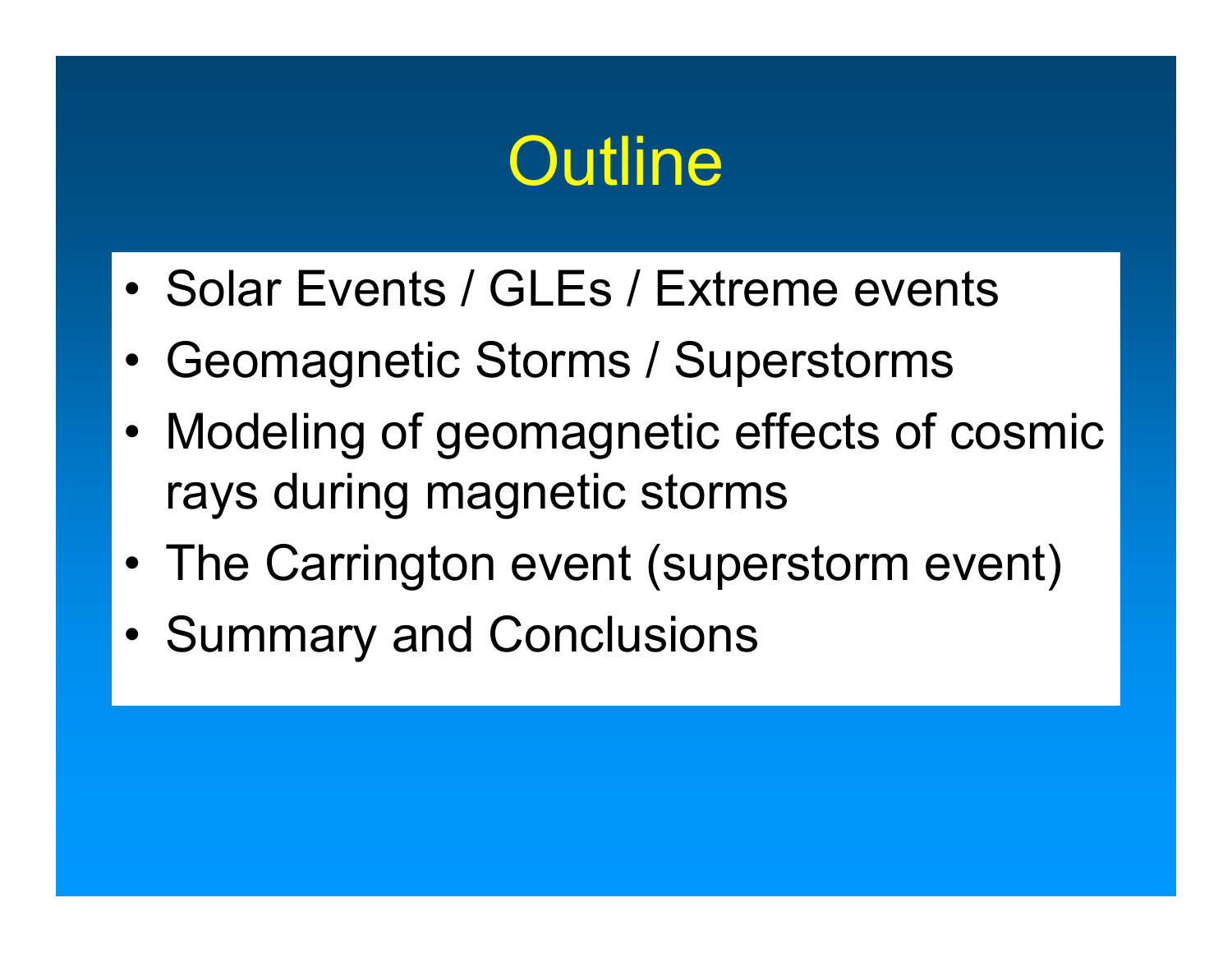### Solar Events I

- •• see presentations by:
	- -Gopalswamy
	- -Bieber
	- -- Nymmik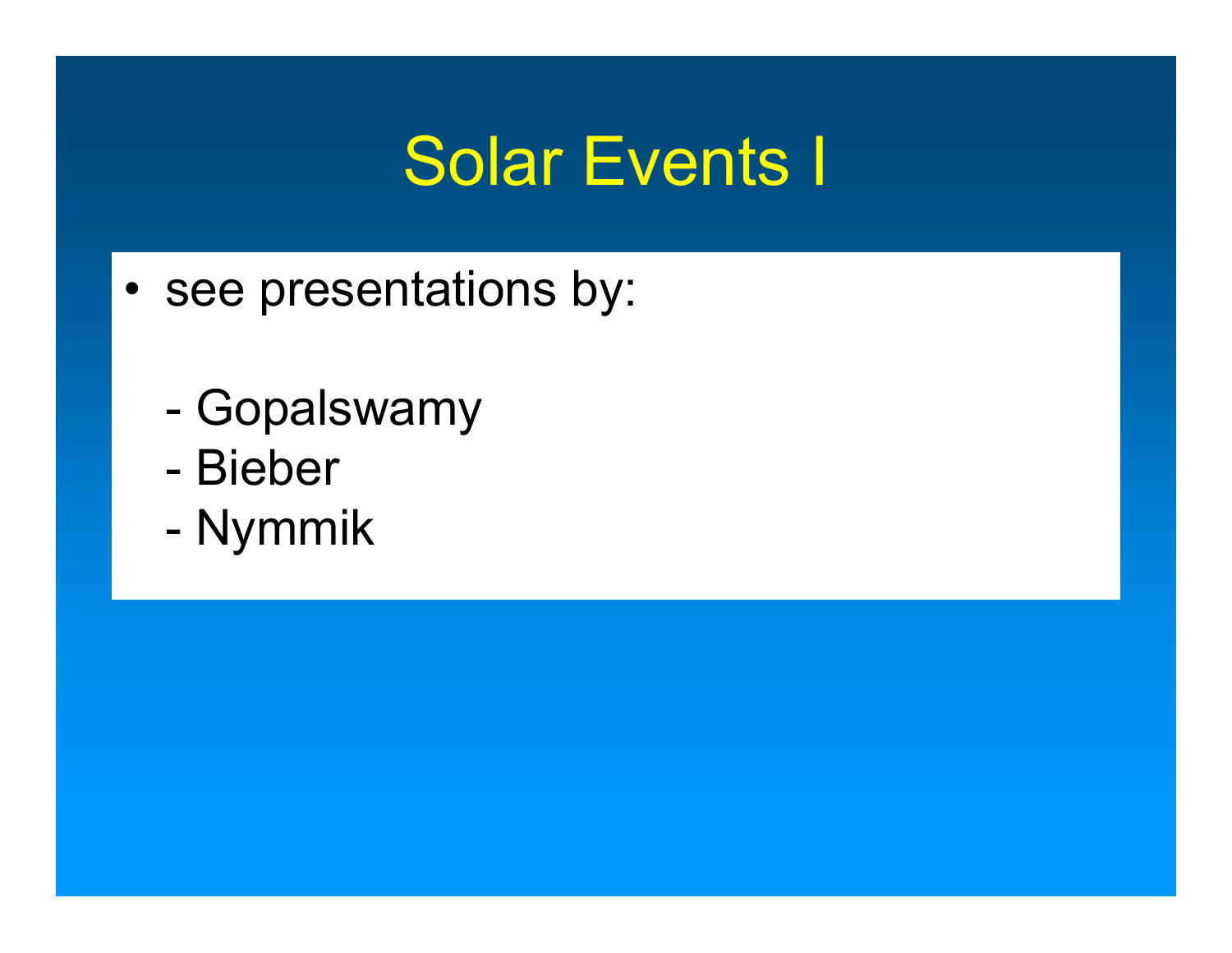### Solar Events II

- • Occurrence frequency:
	- from 1/day (at low energies) to
	- 1/year for GLEs
- • Occurrence through the solar cycle: -- Gnevyshev Gap
- • Amplitude shows log-normal distribution  $\rightarrow$  extreme events (definition?)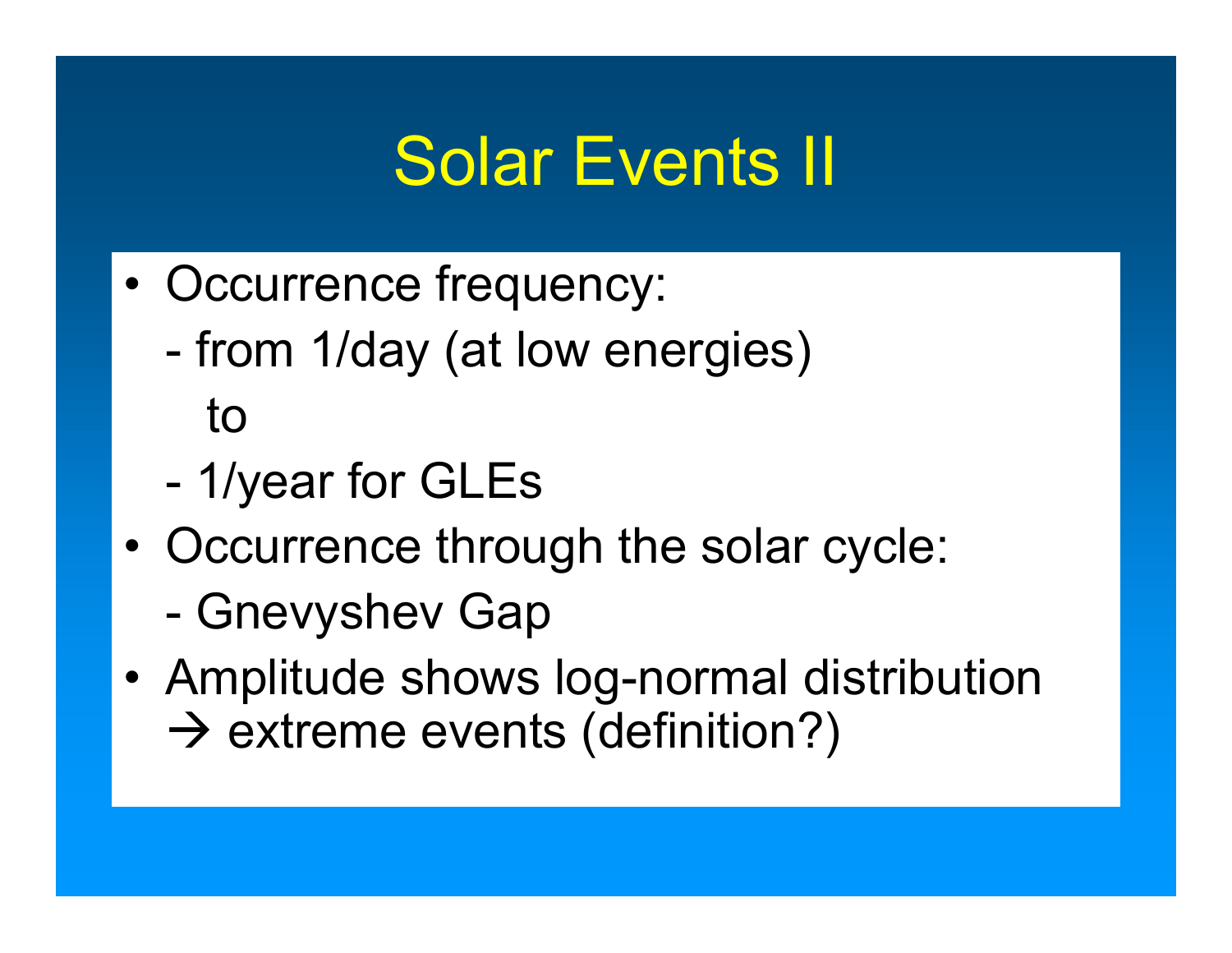# Extreme Solar Events (GLEs) I

Examples of super events:

- February 23, 1956,
- September/October 1989,
- January 20, 2005

Major criteria for classification are e.g.

- the peak flux

-

…

- the event integrated >10 MeV (>30 MeV ) total proton fluence near Earth
- Maximum particle energy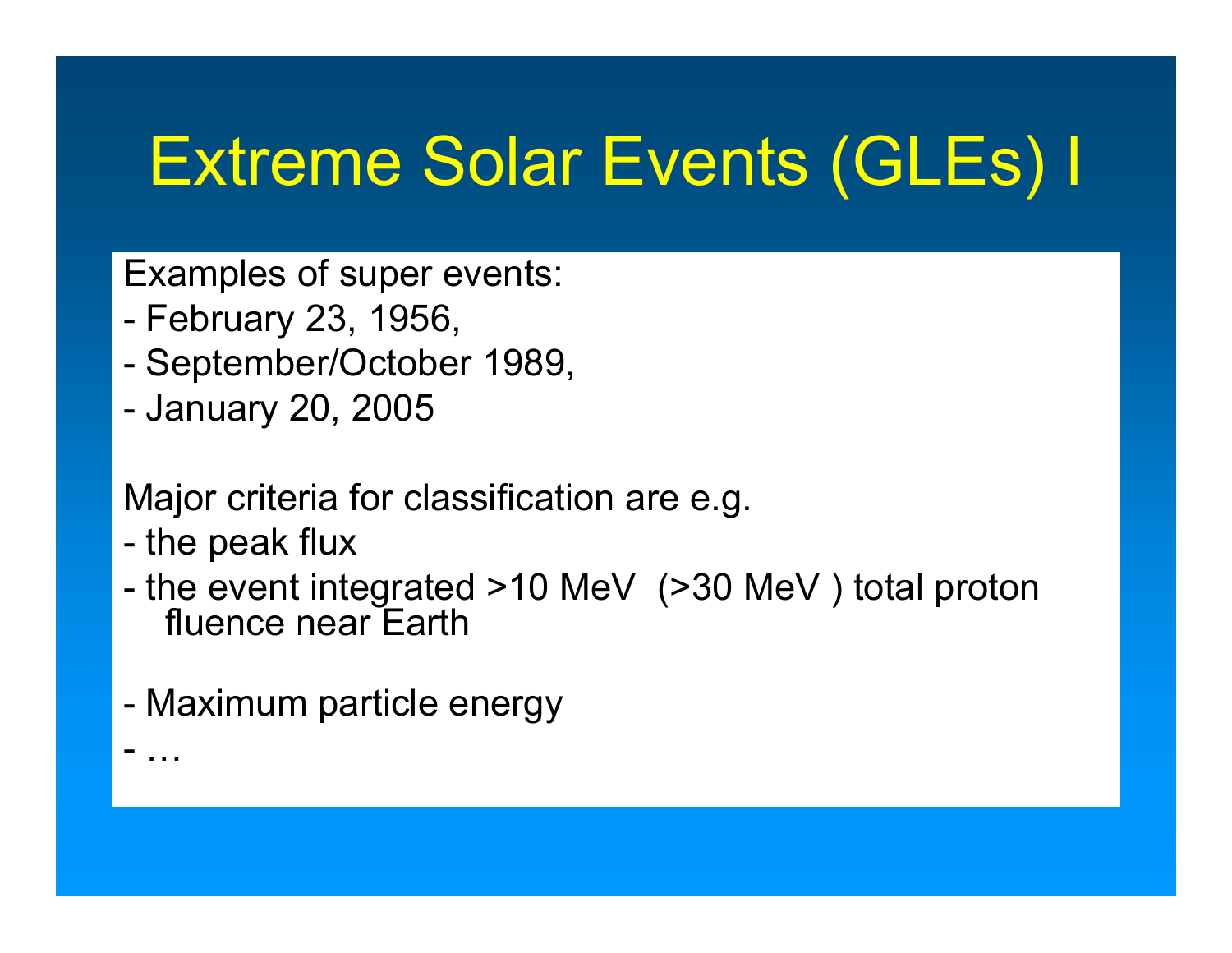## Extreme Solar Events (GLEs) II

From a 125.6 m ice core drilled at Summit, Greenland (72N, 38W, altitude 3210 m) and two shorter cores drilled at Windless Bight (78S, 167E) on the Ross Ice Shelf, in Antarctica



McCracken et al., JGR **106**(A10), 21'585–21'598, 2001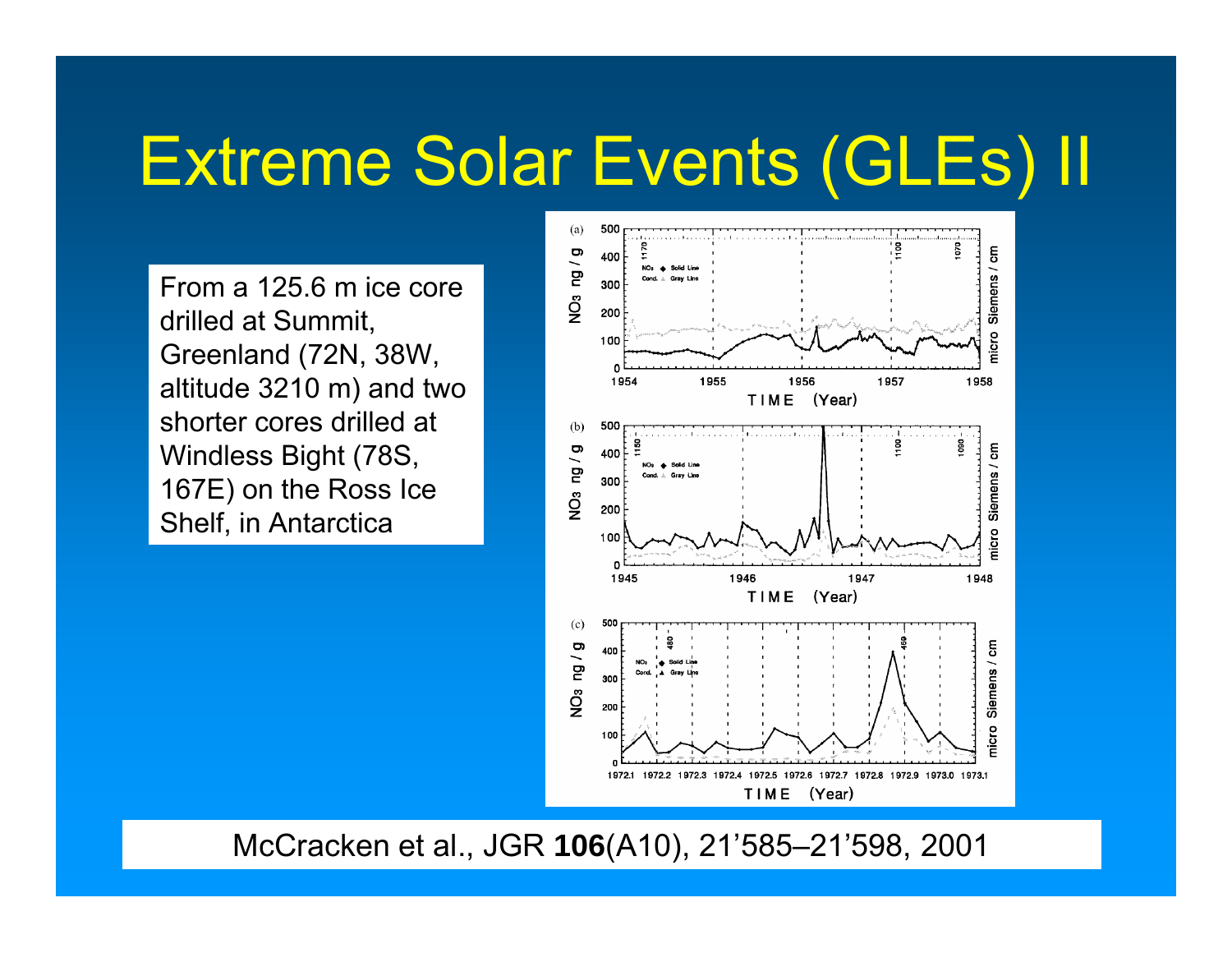### Extreme Solar Events (GLEs) III

#### **70**

#### Impulsive Nitrate Events (30 MeV Proton Fluence >2 x 10  $^9$  cm<sup>-2</sup>)  $^{\circ}$ in the Interval 1561–1950

McCracken et al., JGR **106**(A10), 21'585–21'598, 2001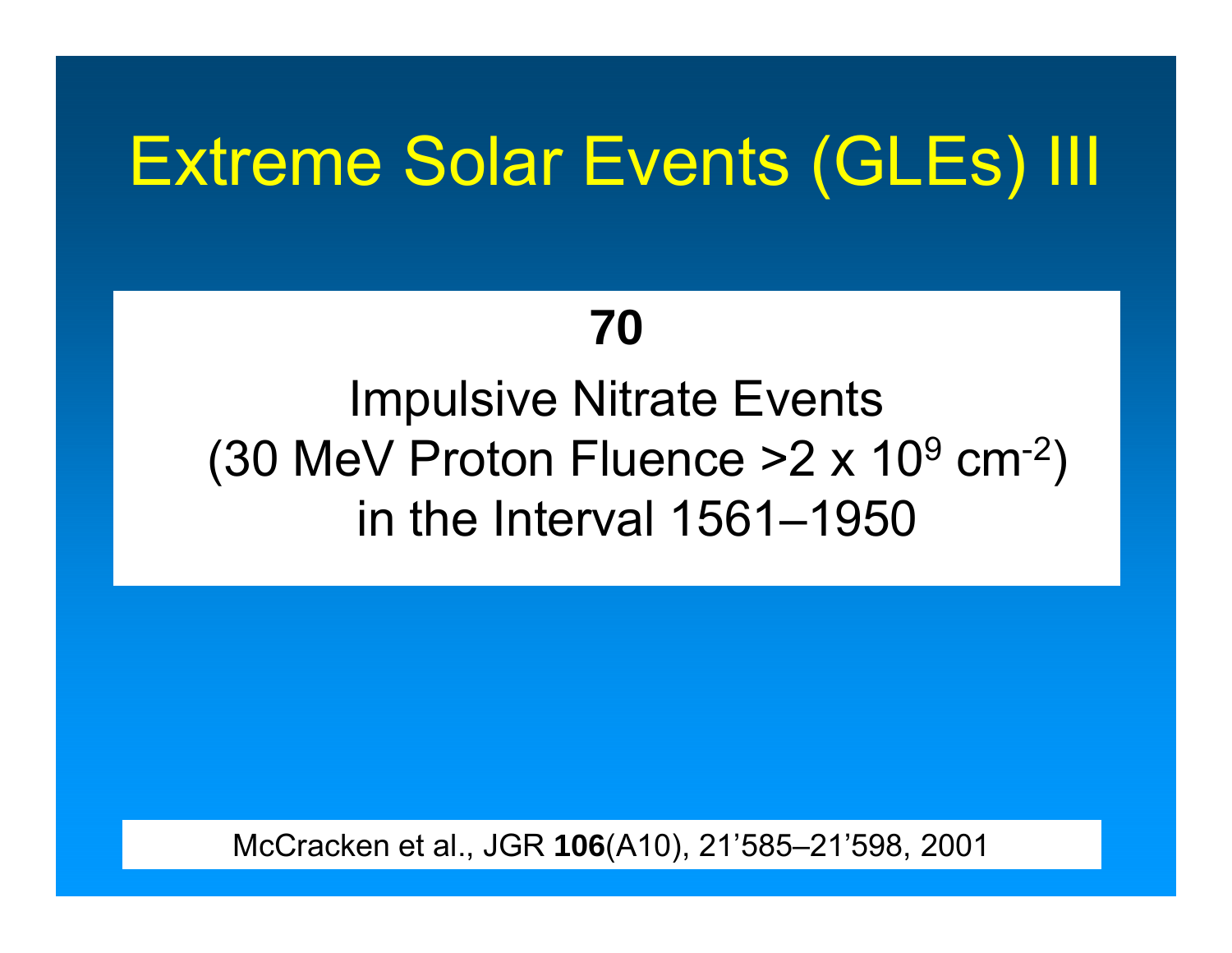### Extreme Solar Events (GLEs) IV



Figure 5. A comparison of the cumulative normalized probabilities of large solar proton events as derived from the impulsive nitrate events with the normalized probabilities of SPE as derived from terrestrial data and moon rocks [Reedy, 1996]. The  $>10$  MeV Earth-sensed fluence data from Reedy (top scale) are indicated by the three lines. The solid heavy line is an extrapolation from the analysis of cosmogenic isotopes in lunar samples. The diamond-shaped symbols indicate the cumulative normalized probabilities of  $>30$  MeV proton event fluence (bottom scale) derived from the impulsive nitrate events, 1561-1950.

McCracken et al., JGR **106**(A10), 21'585–21'598, 2001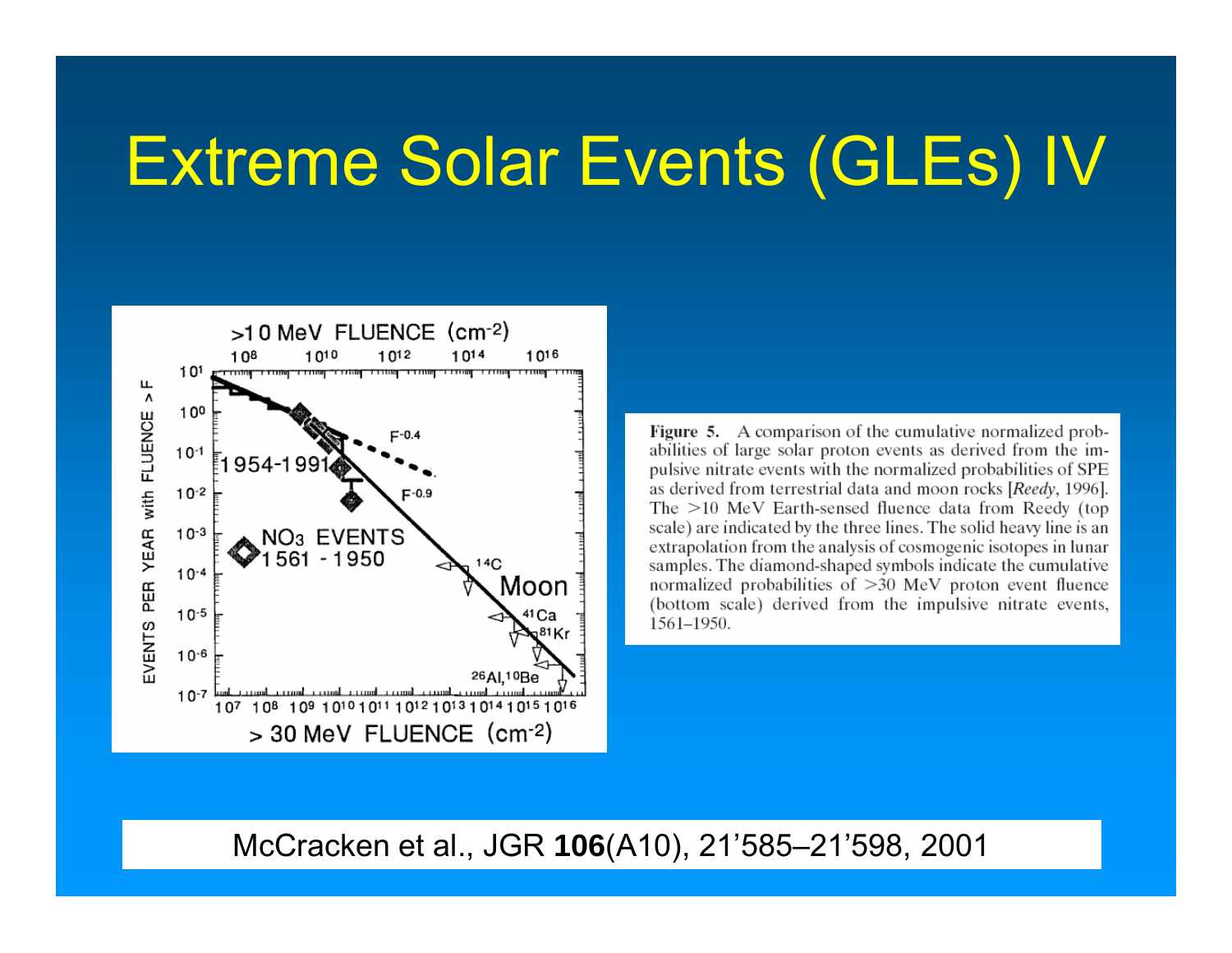# Powerful Magnetic Storms

Powerful geomagnetic storms during the solar cycles 19 – 21: November 13, 1960 August 5, 1972 February 8, 1986

On March 13, 1989, a major storm caused one third of Canada and part of upstate New York to lose electrical power.

The largest storm of solar cycle 23 occurred on November 20, 2003, with a Dst index of −472 nT.

Major criteria for classification are e.g. - Amplitude of magnetic indices, e.g. Dst, Kp, …

…

In many cases, magnetic storms are associated with solar partcle events and/or Forbush decreases (Fd)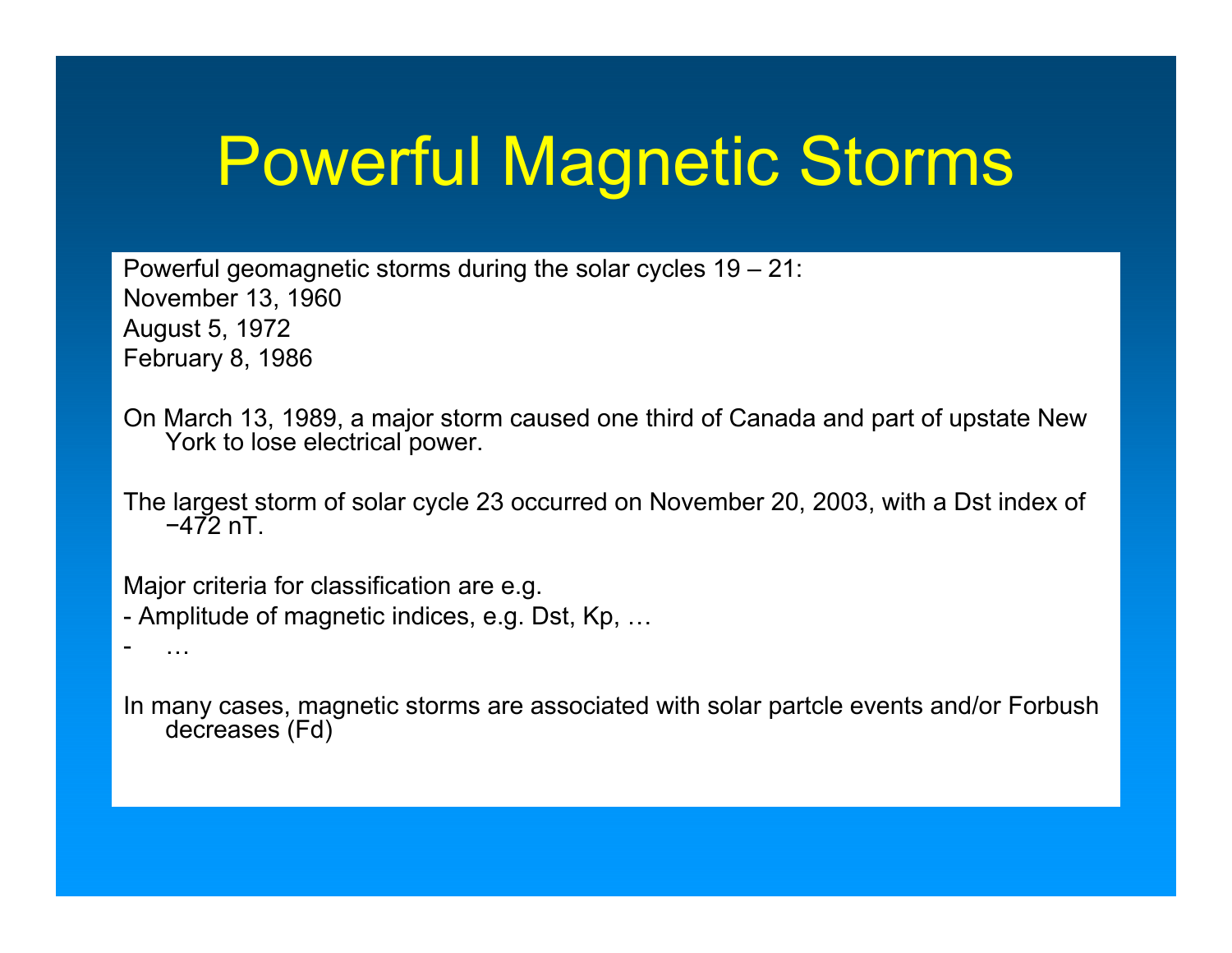### Causes of Magnetic Storms I

- **~90% of the large geomagnetic storms (Dst < -100 nT) are associated with CMEs**
- **Tsurutani** *et al. (1992)* **have examined the interplanetary and solar causes of five largest geomagnetic storms during the period 1971–1986 and found that the extreme value of the southward IMF**  *B***z, rather than the solar wind speeds, are the primary causes of great magnetic storms**

(Tsurutani, B. T., Gonzalez, W. D., Tang, F. and Lee, *Geophys. Res. Lett*., 1992, 19, 73.)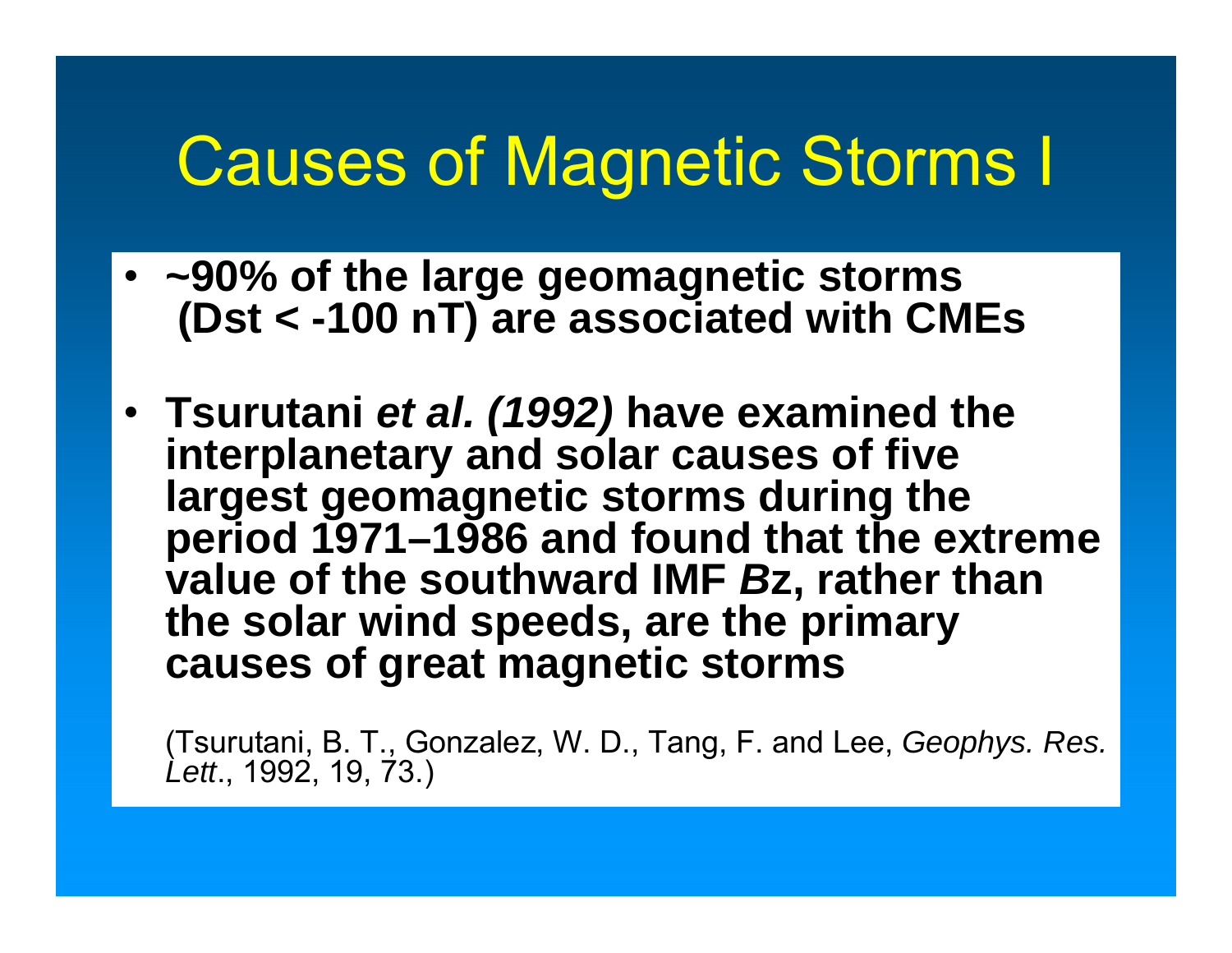### Causes of Magnetic Storms II



Figure 1. A schematic showing the magnetic reconnection process.

A schematic showing the magnetic reconnection process.

Tsurutani et al., JGR **108**(A7), 1268, 2003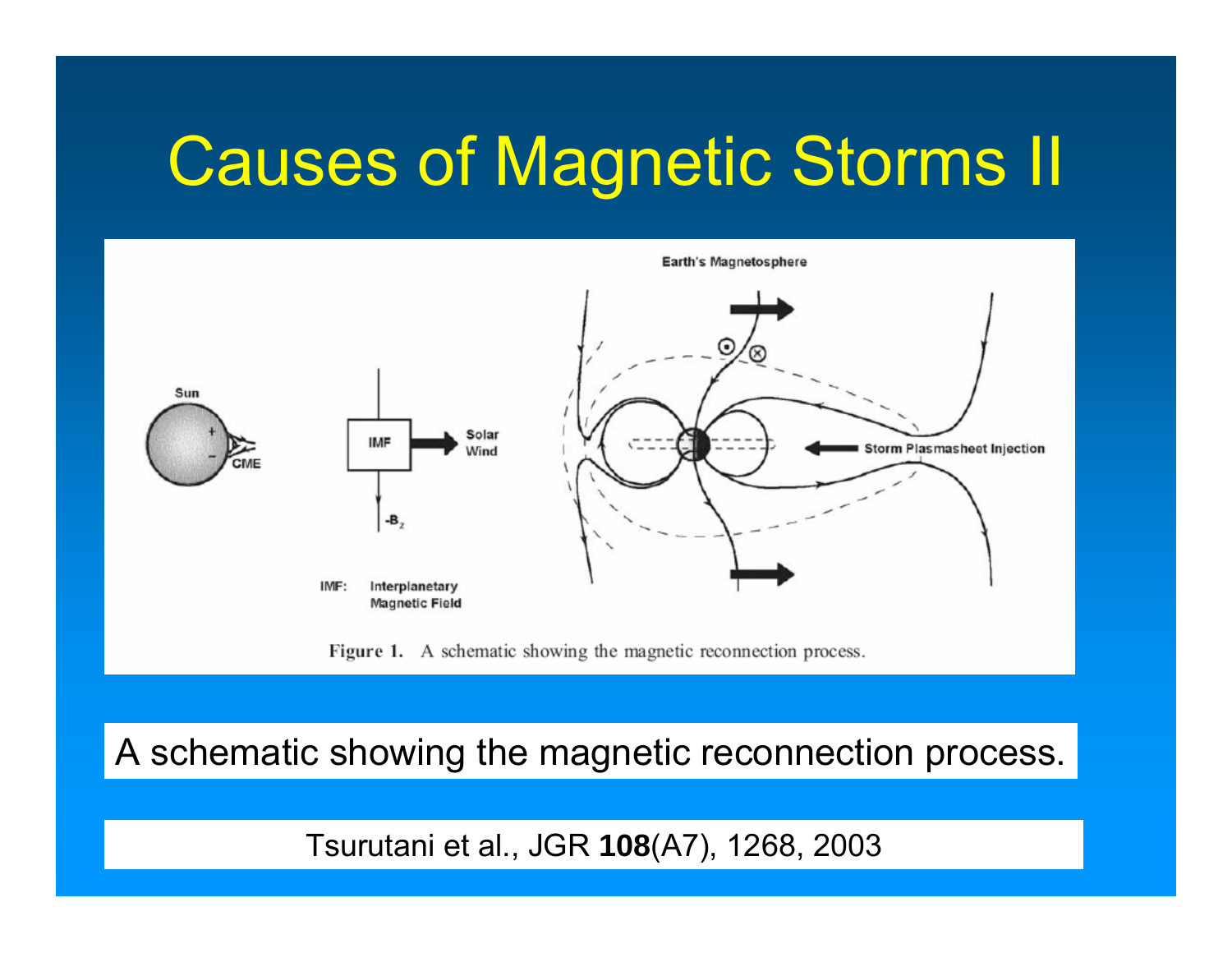### Solar Events and Magnetic Storms I

- **GLE precedes magnetic storm (Fd)**
- **GLE occurs during a large magnetic storm or/and Fd that was triggered by preceding solar activity**
- • **Magnetic storm or/and Fd occurs without GLE**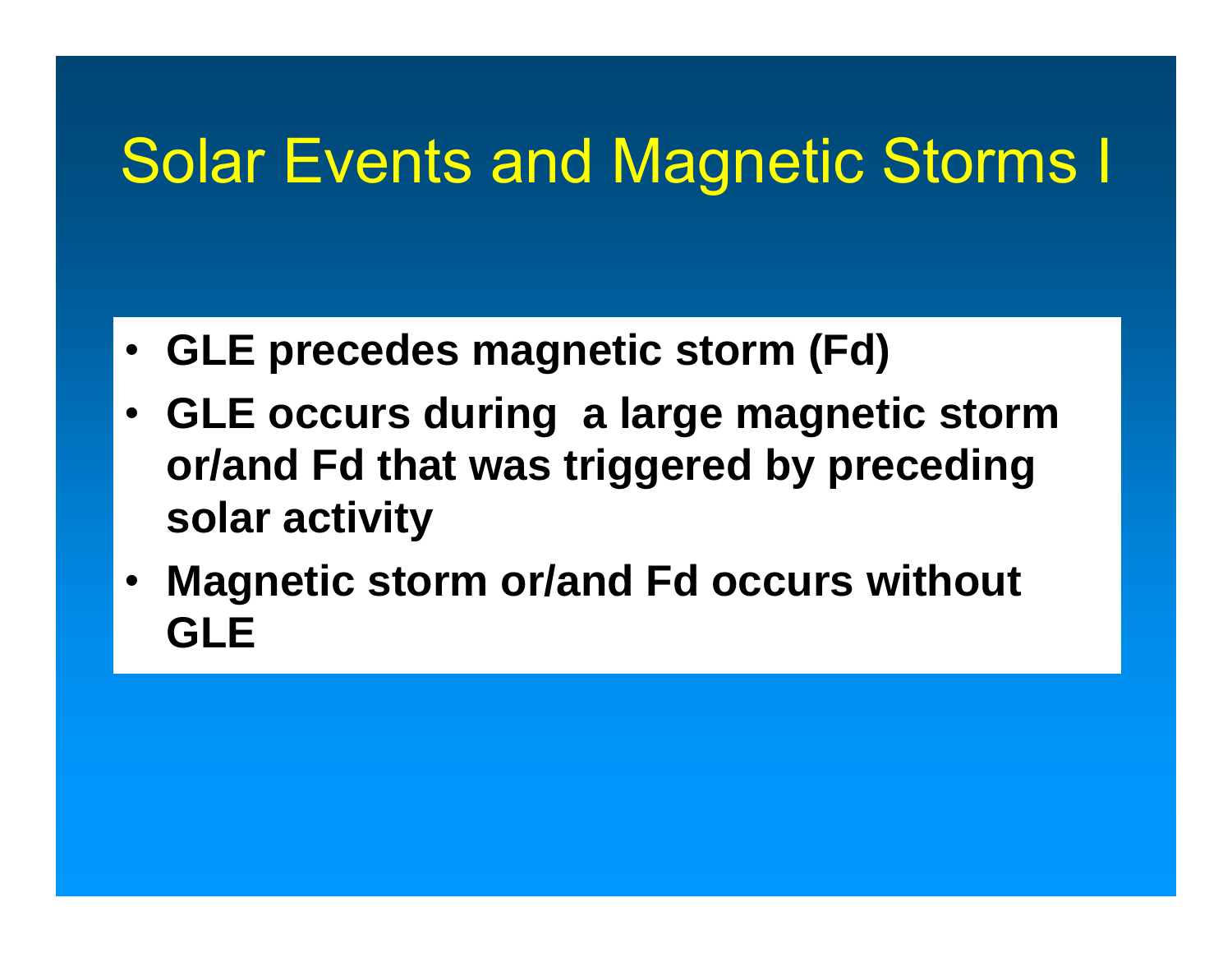### January 2005 Observations

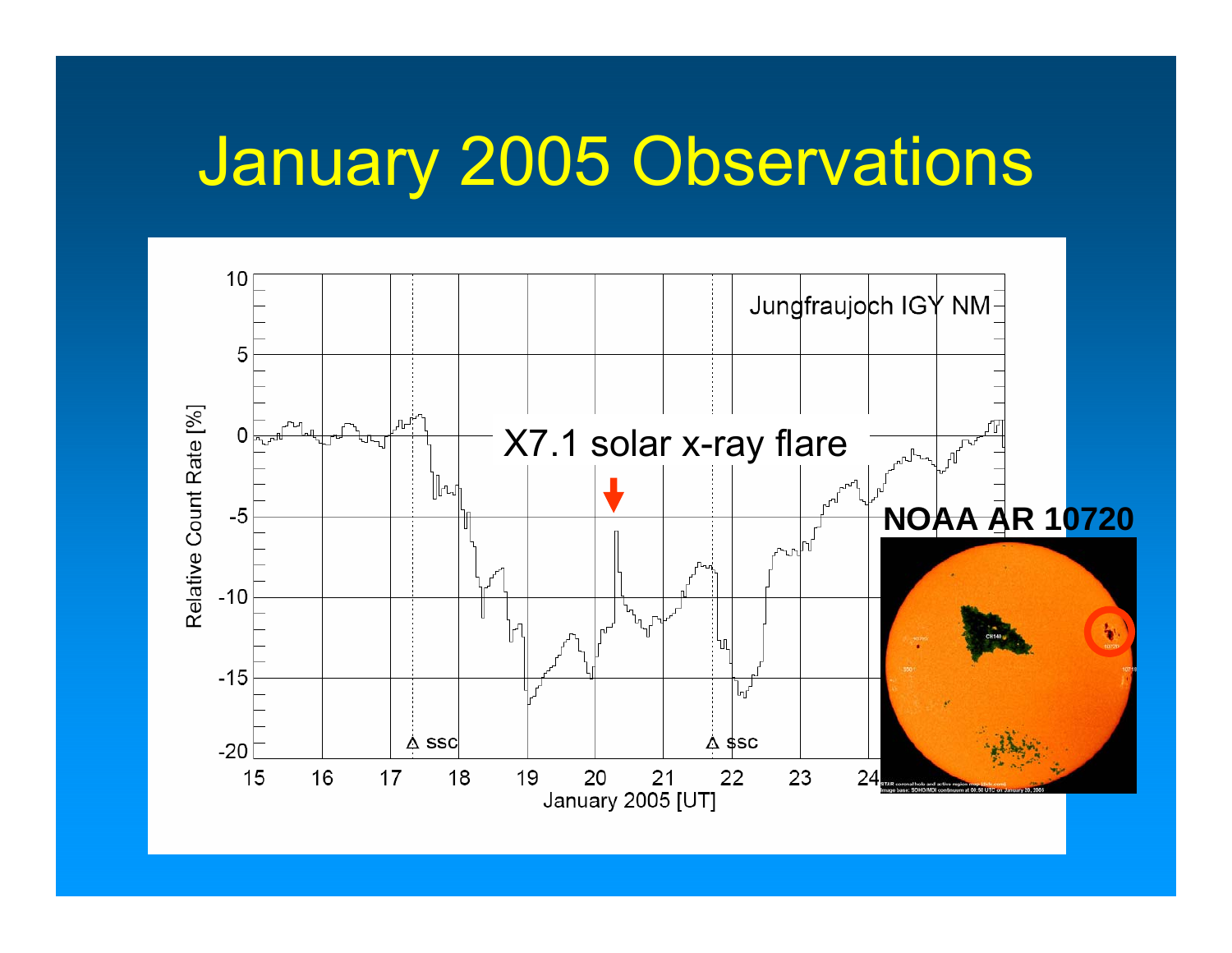### Solar Events and Magnetic Storms II

1890 – 1897: exceptional period

five large impulsive events

only one other episode of comparable frequency (circa 1600–1610)

The years 1892 (nine great magnetic storms) and 1894 (eight great magnetic storms) contain the highest number of magnetic storms for any year in the Greenwich list of the 112 great magnetic storms that occurred between 1874 and 1952 [see Royal Greenwich Observatory, 1955].



McCracken et al.,JGR,**106**(A10), 21'585–21'598, 2001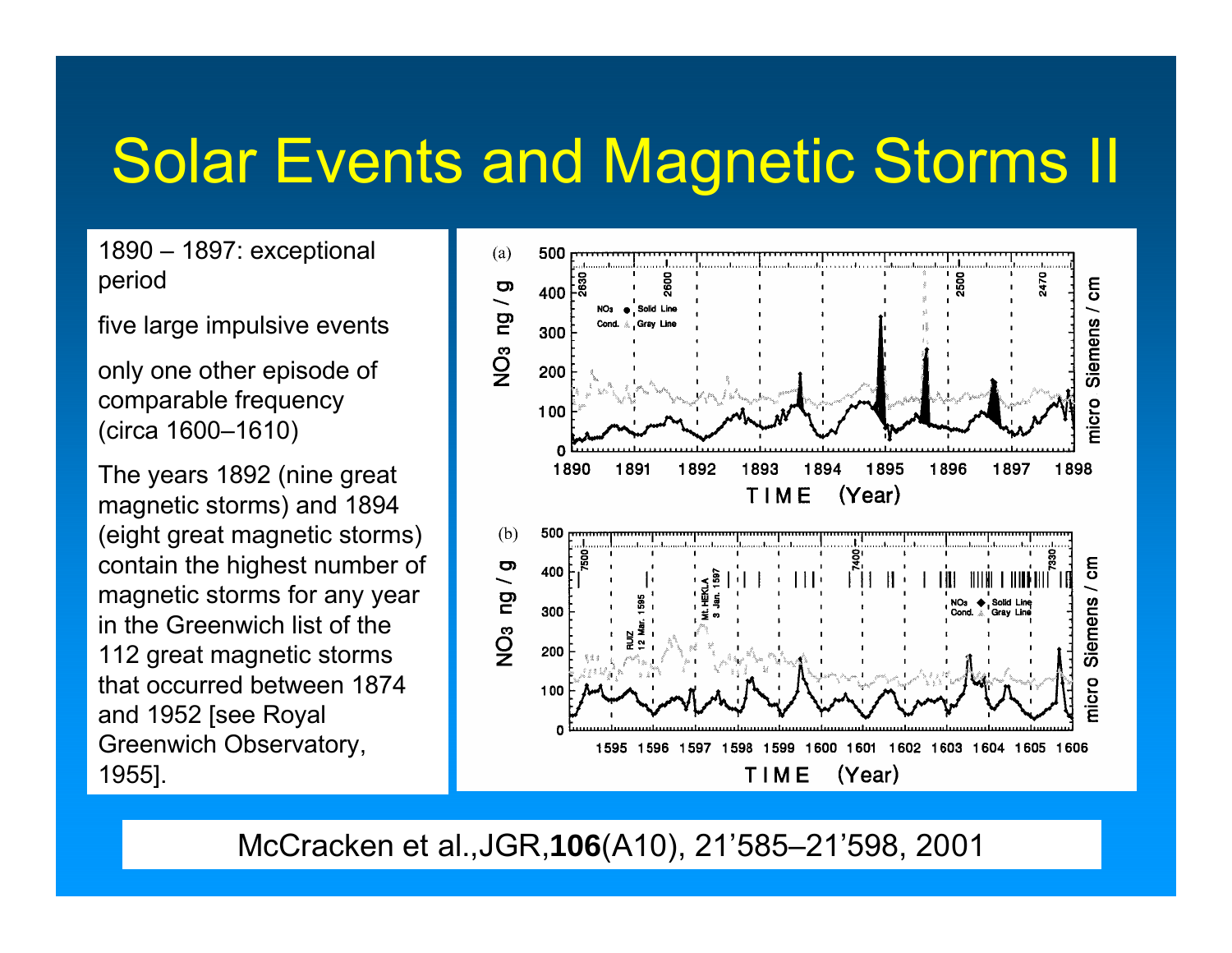### Solar Events and Magnetic Storms III

Table 2. Data for Seven Large Solar Cosmic Ray Events in the Nitrate Records in Greenland and Antarctica<sup>a</sup>

| Solar Cosmic Ray Event(s)                                                                                                              | $P > 30$ MeV<br>Fluence, $cm^{-2}$                                                 | Integrated Nitrate Impulse, %                                                                                         |                                                                                                                                                                |                                                                   |                                                                                                            |
|----------------------------------------------------------------------------------------------------------------------------------------|------------------------------------------------------------------------------------|-----------------------------------------------------------------------------------------------------------------------|----------------------------------------------------------------------------------------------------------------------------------------------------------------|-------------------------------------------------------------------|------------------------------------------------------------------------------------------------------------|
|                                                                                                                                        |                                                                                    | Greenland                                                                                                             | Antarctica                                                                                                                                                     | Geomagnetic Storm <sup>d</sup>                                    |                                                                                                            |
| Feb. 28 and March 7, 1942<br>July 25, 1946<br>Nov. 19, 1949<br>Feb. 23, 1956<br>Nov. 12–15, 1960<br>Aug. 2–9, 1972<br>Oct. 19–30, 1989 | $1.0 \times 10^9$<br>$9.7 \times 10^9$<br>$5.0 \times 10^9$<br>$4.2 \times 10^{9}$ | $73 \pm 15$<br>in noise<br>$65 \pm 29$<br>$99 \pm 36$<br>$116 \pm 52$<br>$213 \pm 68^{\circ}$<br>$318 \pm 14^{\circ}$ | $117 \pm 44^{b,c}$<br>$422 \pm 21^{b,c}$<br>$336 \pm 28^{b,c}$<br>$117^{\circ} \pm 73^{\circ}$<br>$183 \pm 13^{b,c}$<br>$696 \pm 26^{b,c}$<br>$393 + 26^{b,c}$ | large<br>large<br>moderate<br>moderate<br>large<br>large<br>large | $AA^* = 168$<br>$AA^* = 200$<br>$AA^* = 78$<br>$AA^* = 60$<br>$AA^* = 372$<br>$AA^* = 290$<br>$AA^* = 183$ |

<sup>a</sup>The fluence data are from Shea and Smart [1990, 1993].

<sup>b</sup>Average of two different cores.

There is an uncertainty in the background subtraction, as a consequence of the unconsolidated nature of the core.

<sup>d</sup>See *Allen* [1982] for the definition of the geomagnetic index,  $AA^*$ .

<sup>e</sup>Uncertainty due to presence of sublimation peaks in the unconsolidated snow.

McCracken et al.,JGR,**106**(A10), 21'585–21'598, 2001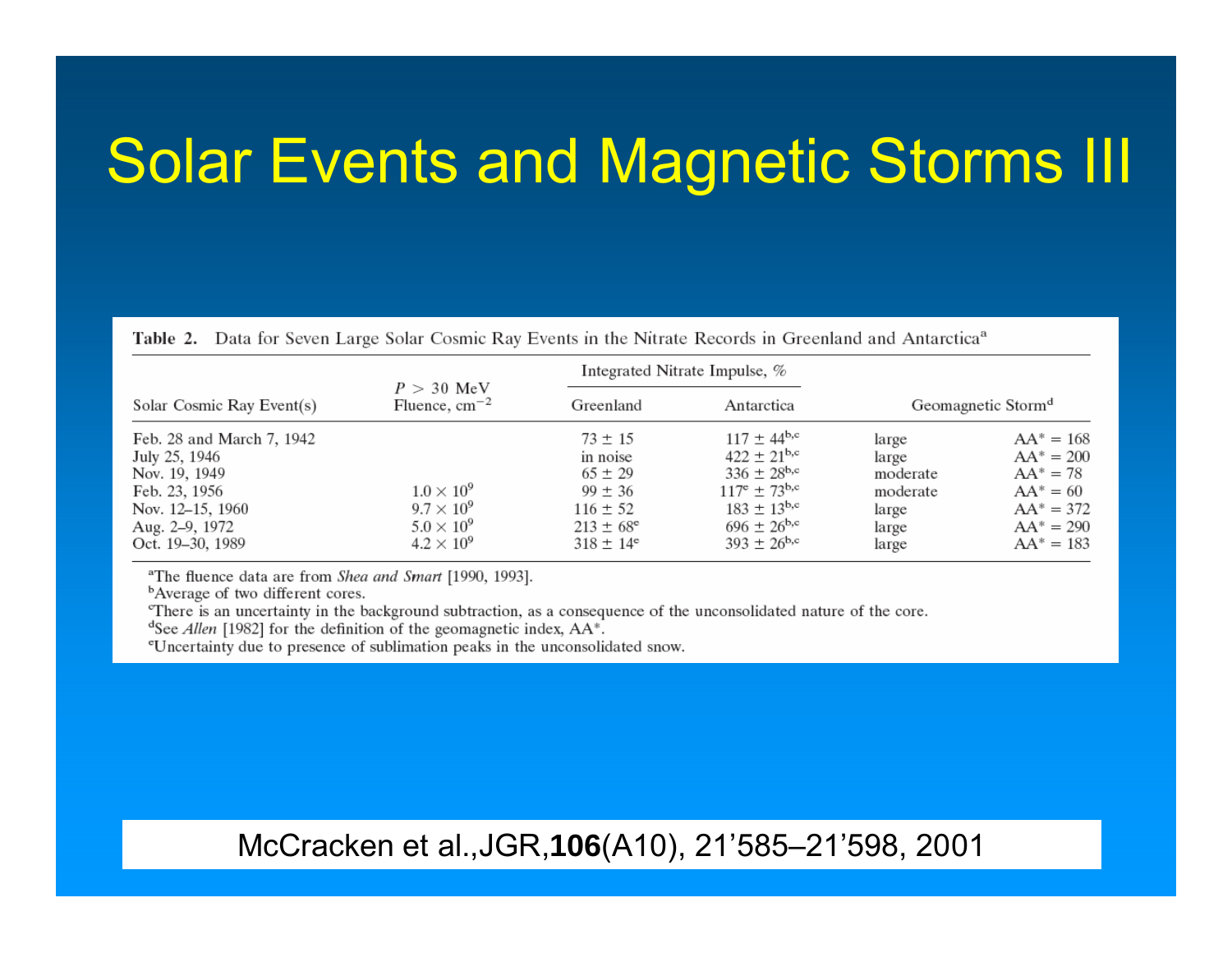

**Super storms**: "Super storms" are defined to be the largest 2% of geomagnetic storms from 1932 through 1995, selected using ground-based magnetic indices.

J.T. Bell, M.S. Gussenhoven, and E.G. Mullen (JGR, 102, 14189-14198, 1997) found that super storms are most likely to occur on the downslope from maximum and near the equinoxes.

Superstorms at 2004 AGU Fall Meeting Eos Trans. AGU, 85(47), Fall Meet. Suppl.,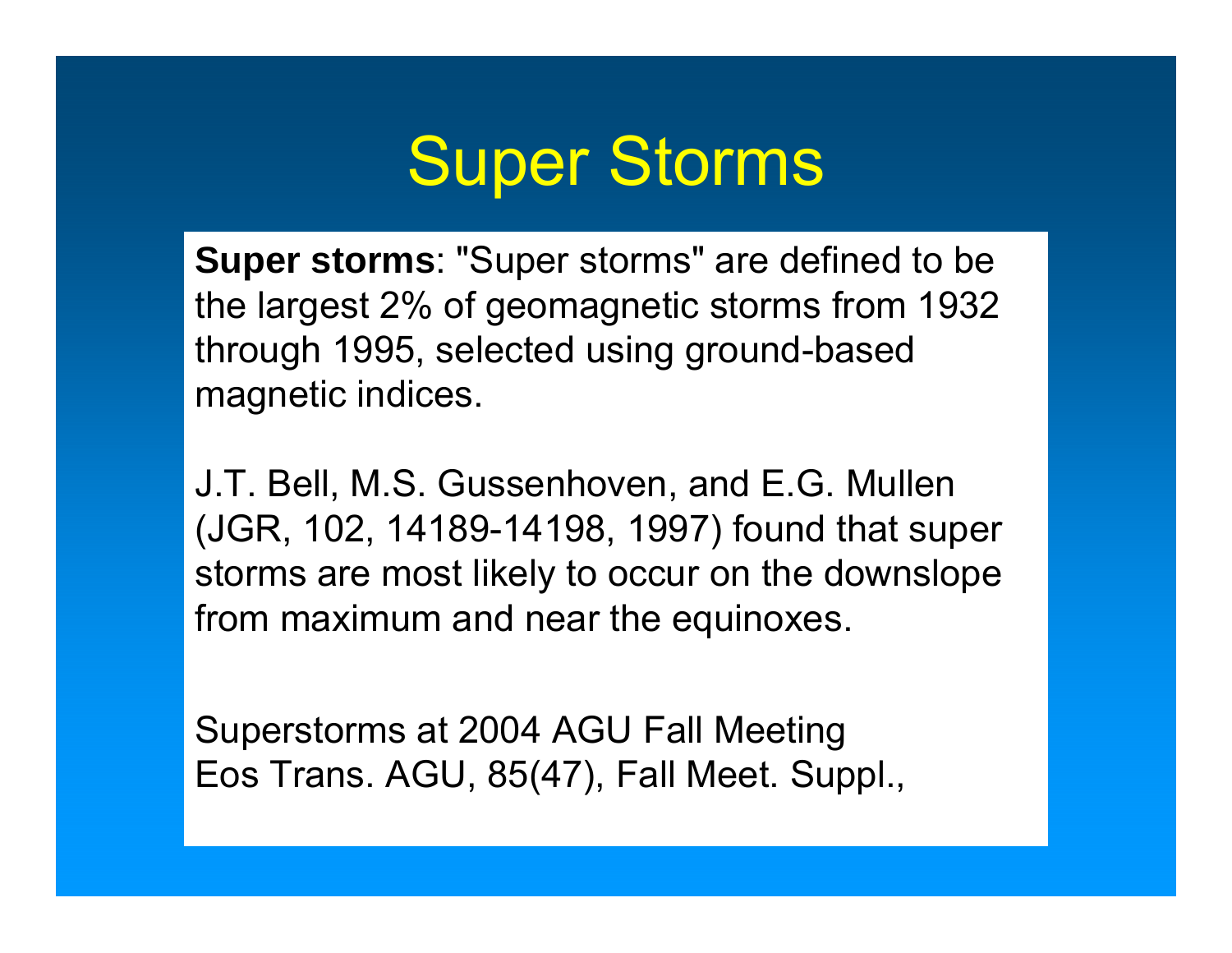Plot of the probability that a given observation of a first, second and third largest geomagnetic storm in a solar cycle is less than aa (for solar cycles 9-22) The continuous, dashed and dotted curves refer to the first, second, and third largest geomagnetic storms, respectively



Willis et al., Ann. Geophysicae **15**, 719-728, 1997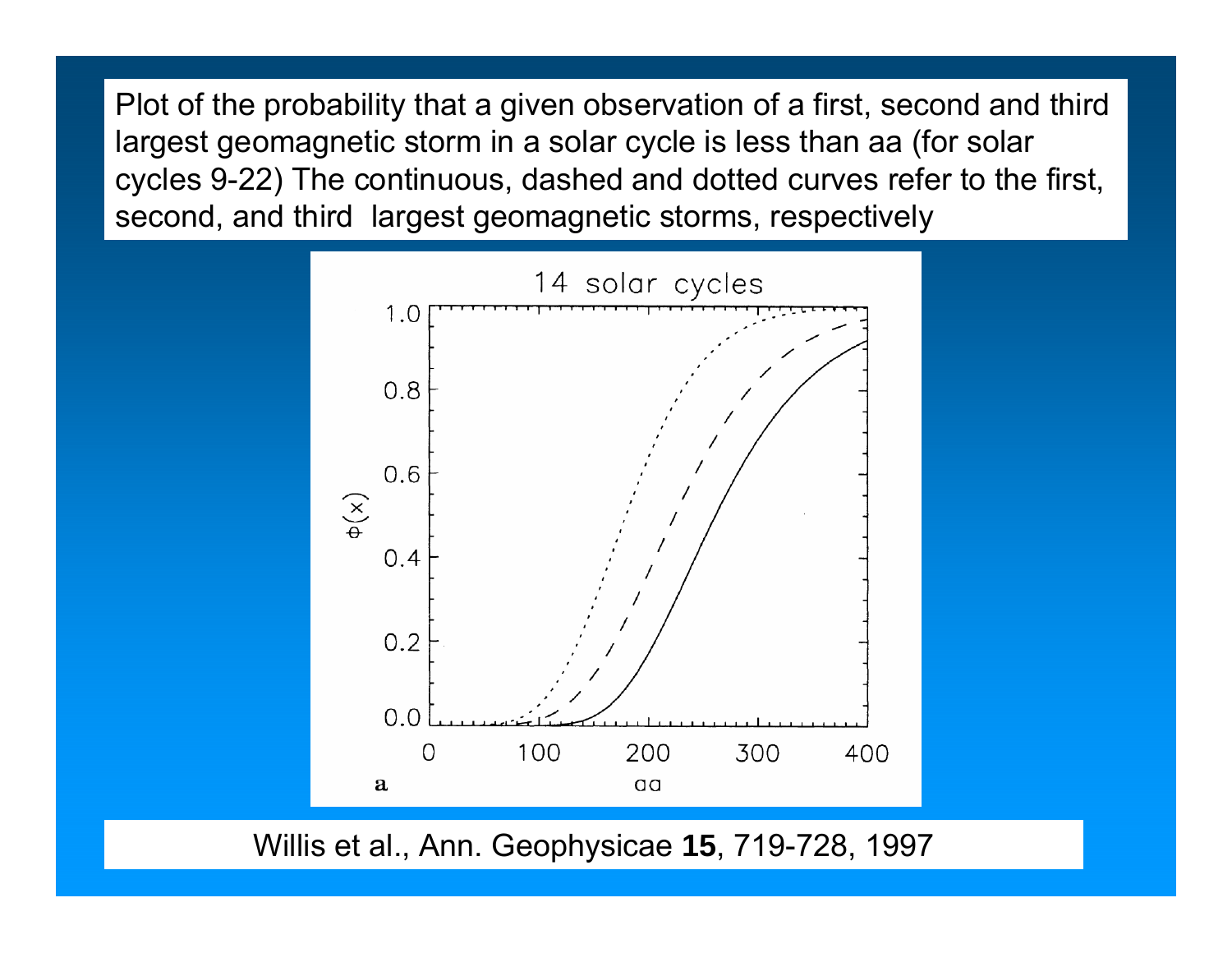### Modeling of geomagnetic effects of cosmic rays during magnetic storms

Backward trajectories of cosmic rays in magnetospheric model

 $\triangleright$  Numerical integration of Lorentz equation backward in time

$$
\frac{d\vec{p}}{dt} = q\vec{v} \times \vec{B} \tag{1}
$$

- $\blacktriangleright$  Trajectories are function of rigidity  $R = \frac{P_c}{q}$
- $\blacktriangleright$  The magnetic field  $\vec{B}$  is the sum of an internal model and a magnetospheric model
	- $\blacktriangleright$  Internal model: IGRF
	- External model: Tsyganenko89, 96, 01, 04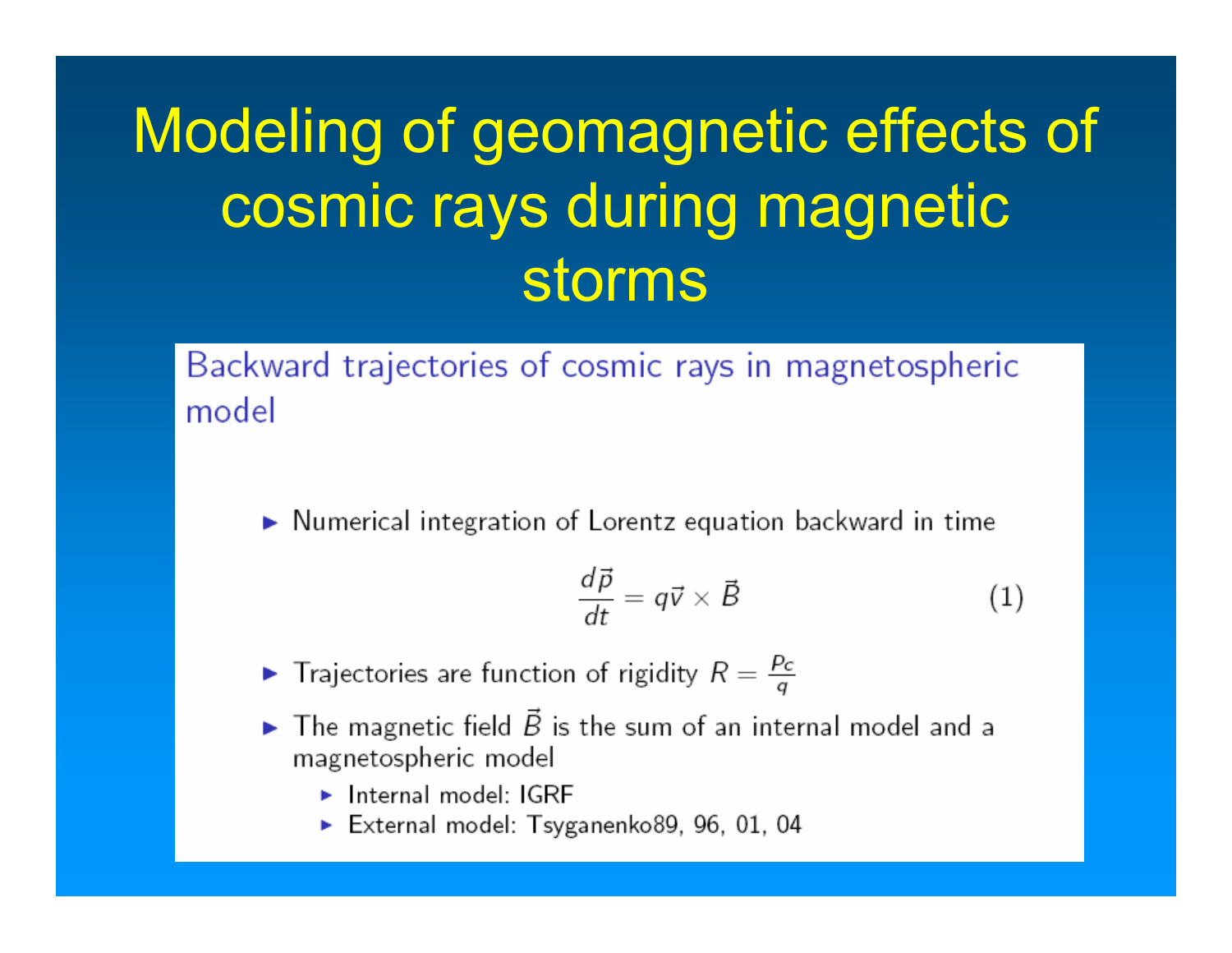#### **MAGNETOCOSMICS**

 $\triangleright$  Cosmic ray trajectory code based on GEANT4

- $\blacktriangleright$  Tracing of charged particle trajectories in different Geomagnetic field models
	- $\blacktriangleright$  Internal: Dipole (Tilted, Eccentred), IGRF
	- External: Tsyganenko89c (TSY89c), Tsyganenko96 (TSY96), Tsyganenko 2001 (TSY01), Tsyganenko2004 (TSY04)
- $\blacktriangleright$  Computation of cutoff rigidity and asymptotic direction  $+$ visualisation

**Desorgher, L., MAGNETOCOSMICS: Geant4 application for simulating the propagation of cosmic rays through the Earth's magnetosp here, http://reat.space.qinetiq.com/septimess/magcos/, 2004**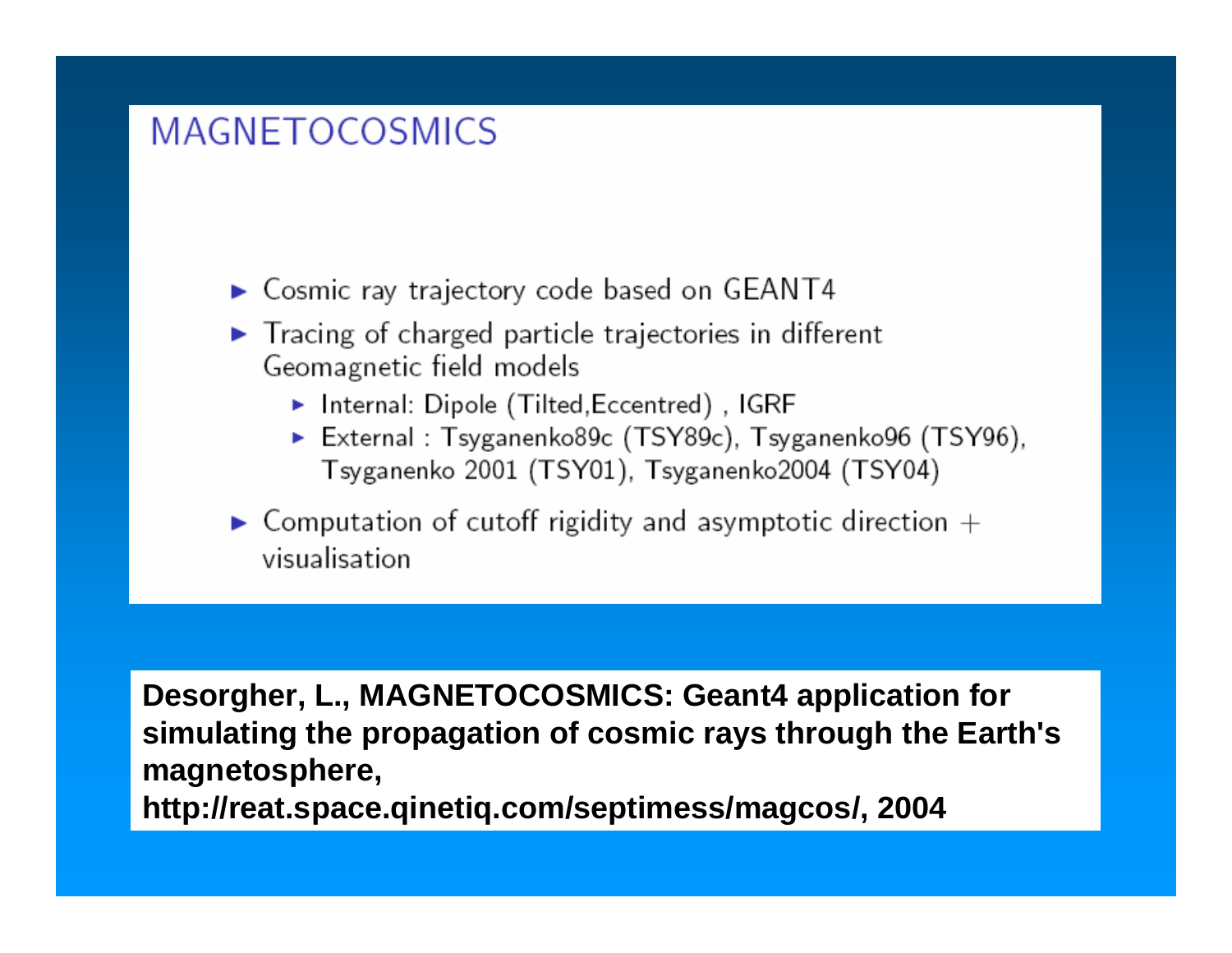### **Magnetocosmics**



Cosmic Ray Trajectories - p – 1 GeV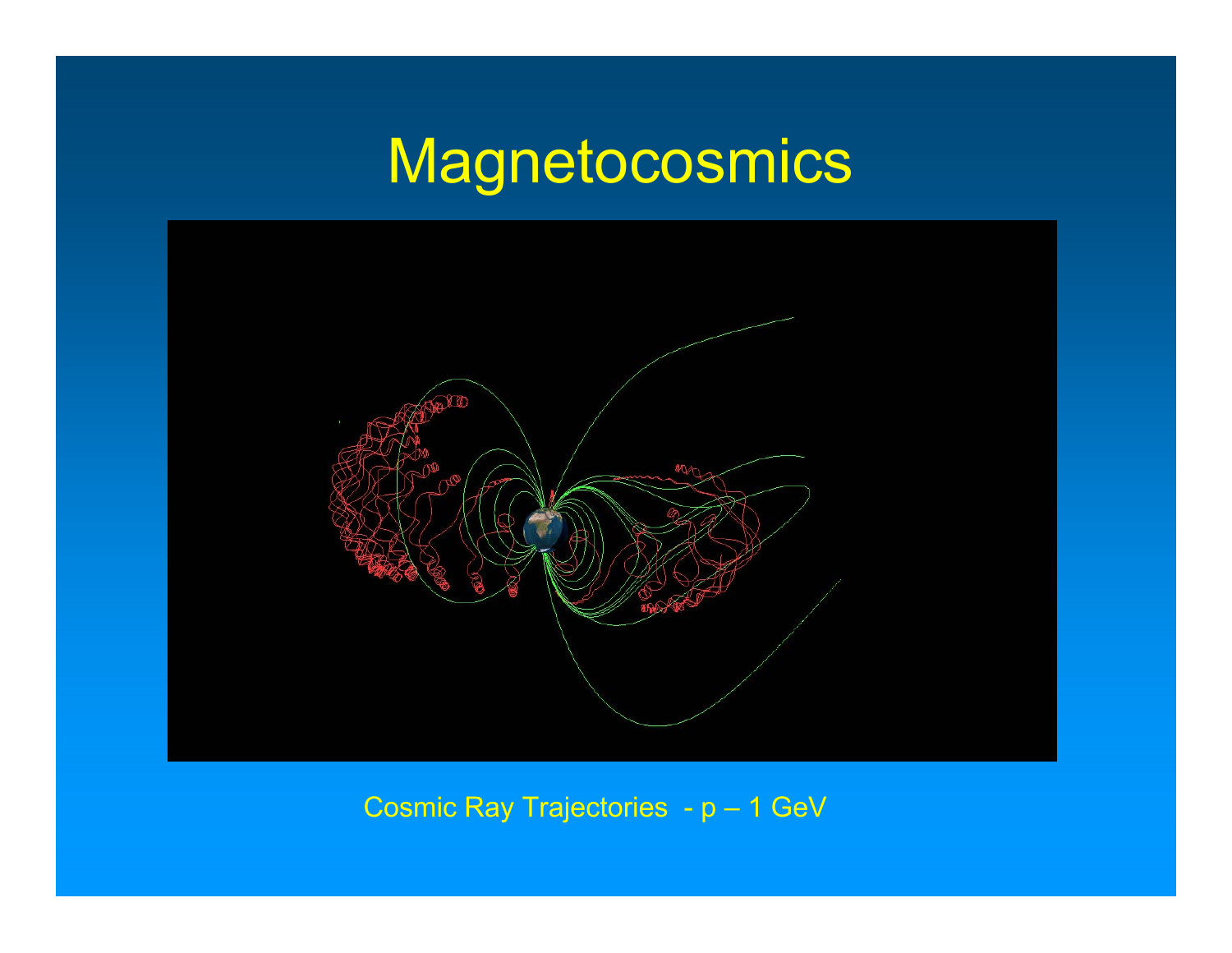## Application of

#### MAGNETOCOSMICS

### to April 6, 2000 magnetic storm

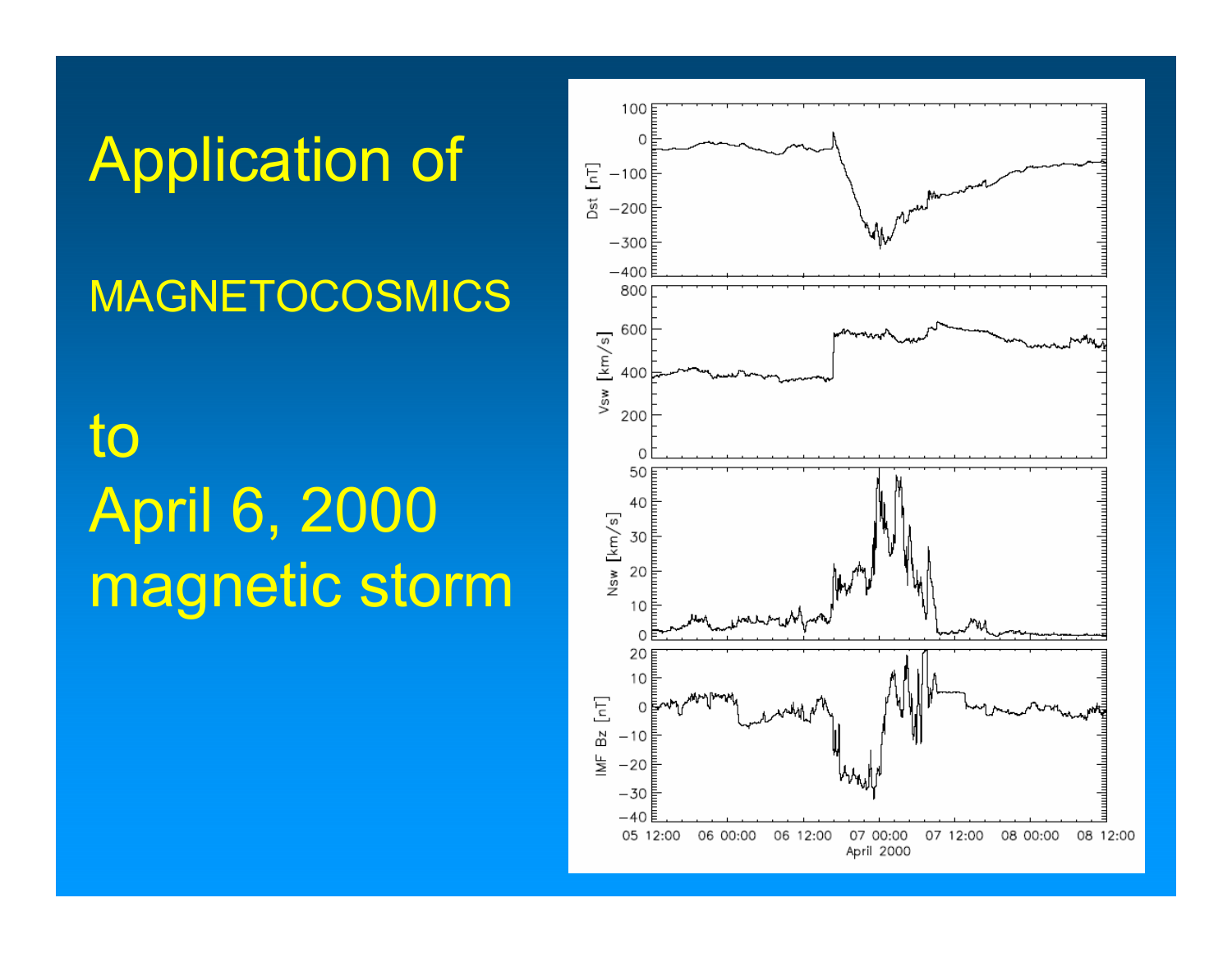### April 6, 2000

### NM data

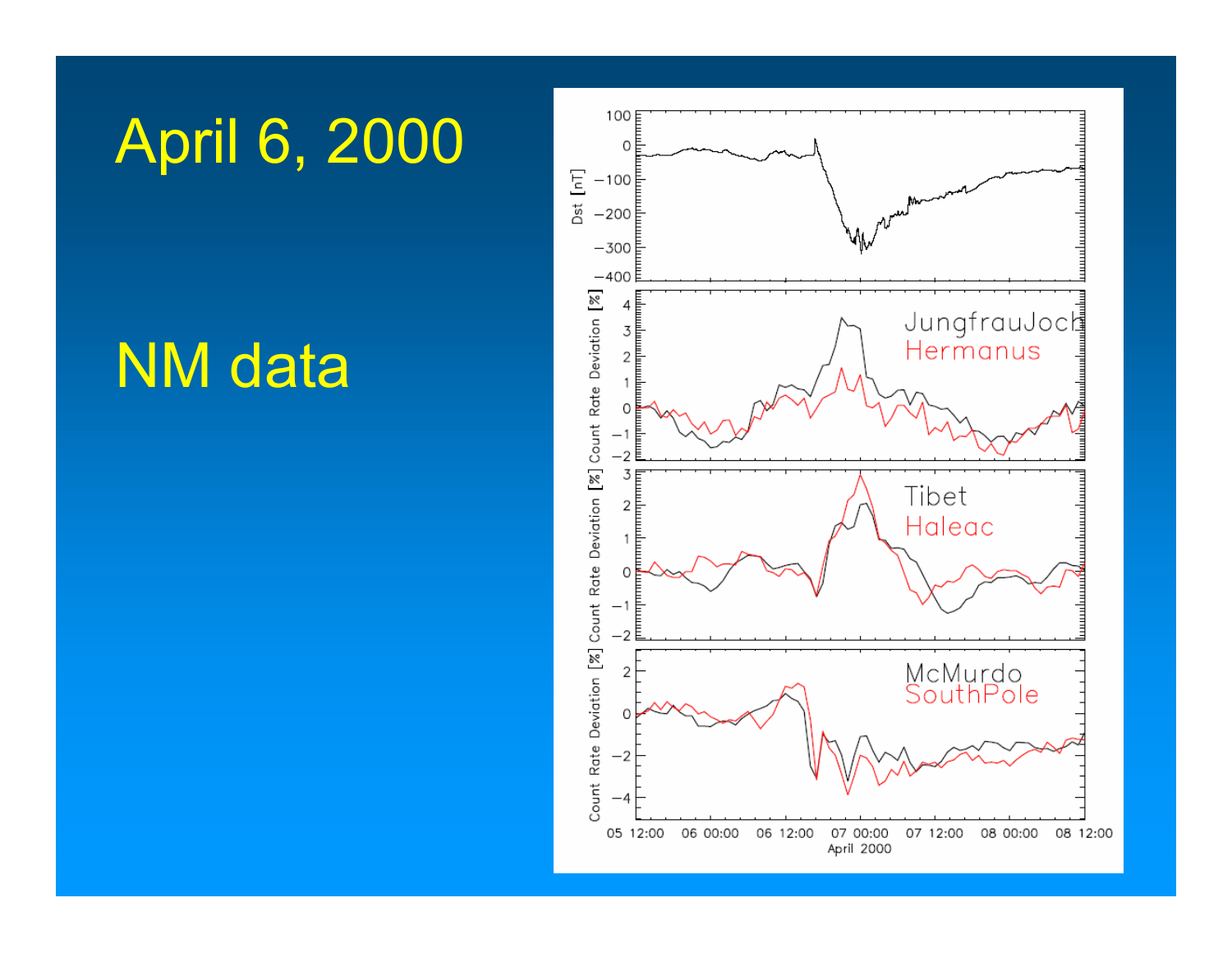## April 6, 2000

parameters of TSY04 magnetic field model

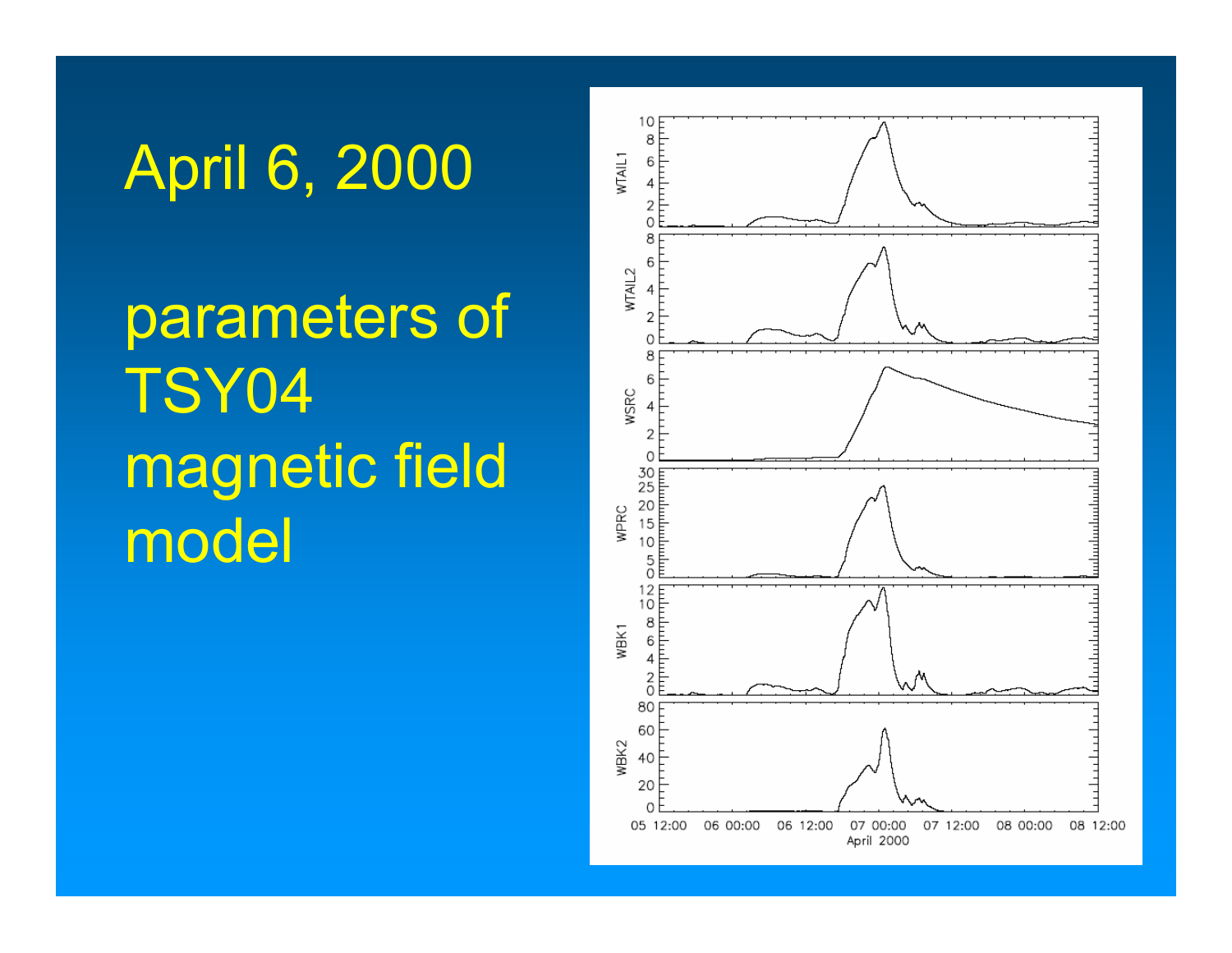#### Calculation of

**Change in Cutoff Rigidity** and then of **Change in NM Count Rate**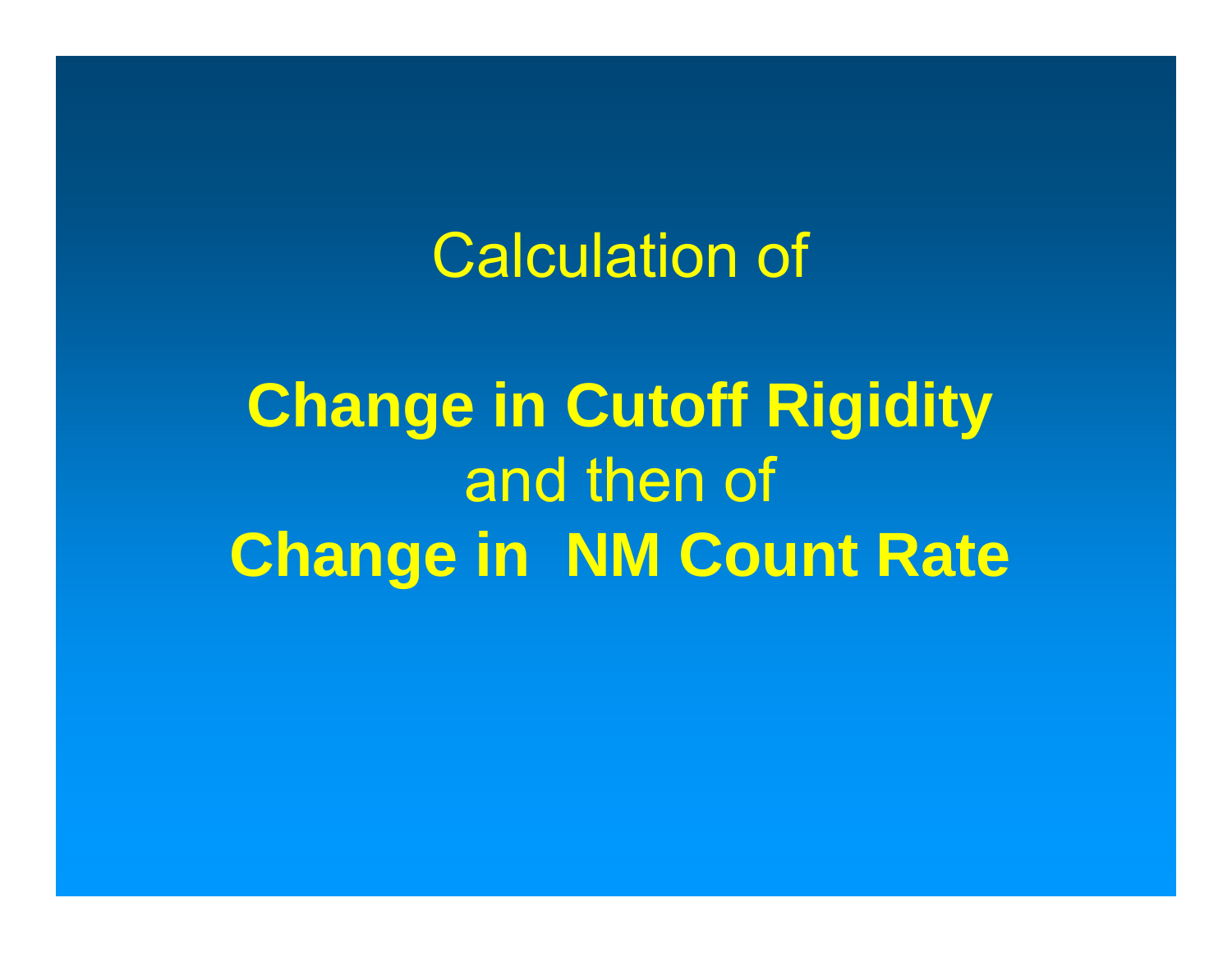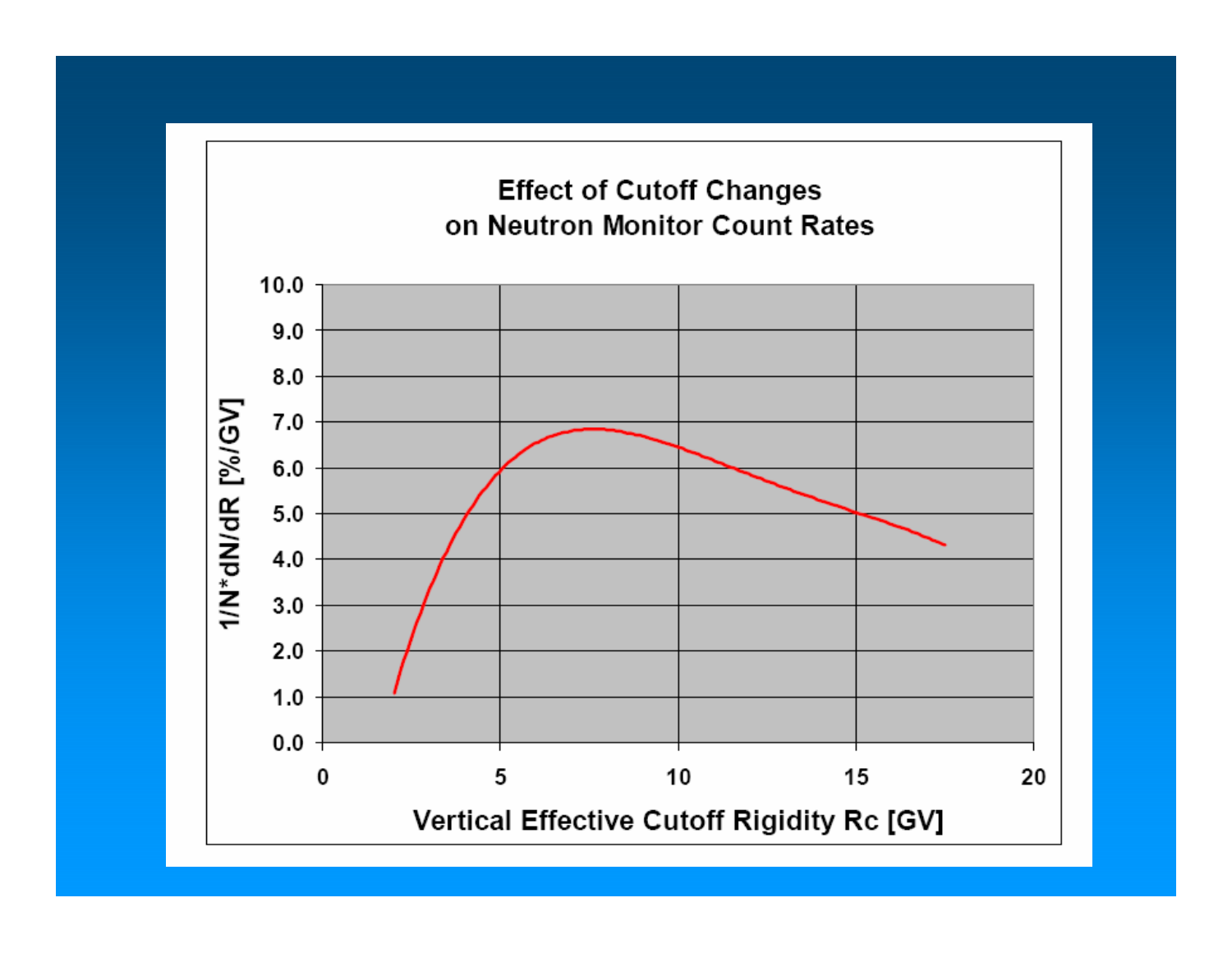### Example of April 6, 2000 Results

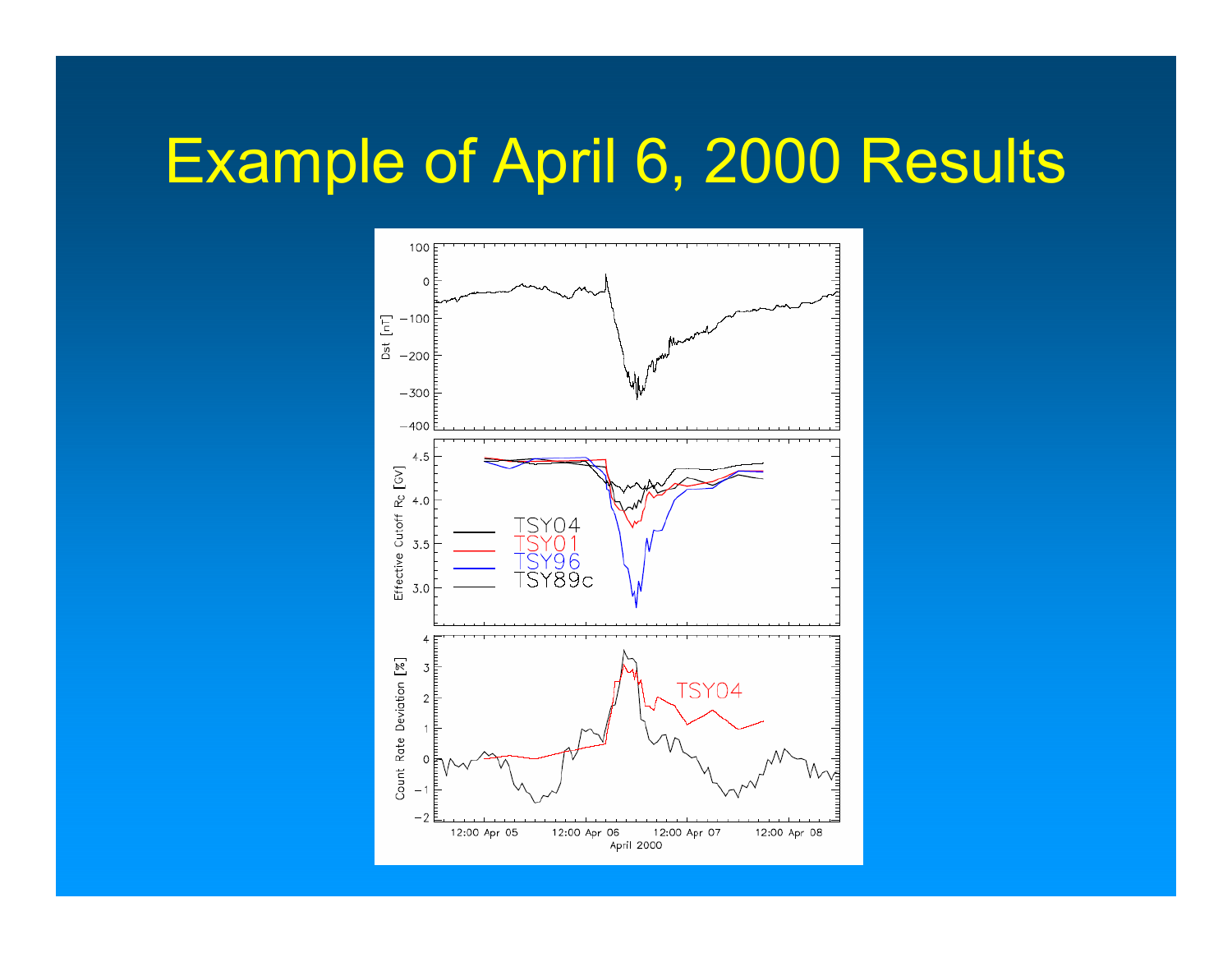## The Carrington Event I

*Carrington* [1860] and *Hodgson* [1860] independently observed a white light flare on September 1, 1859, which was accompanied by a large geomagnetic crochet.



omnidirectional fluence (>30 MeV):  $\,$  18.8 x 10 $^{9}$  cm<sup>-2</sup>

McCracken et al.,JGR,**106**(A10), 21'585–21'598, 2001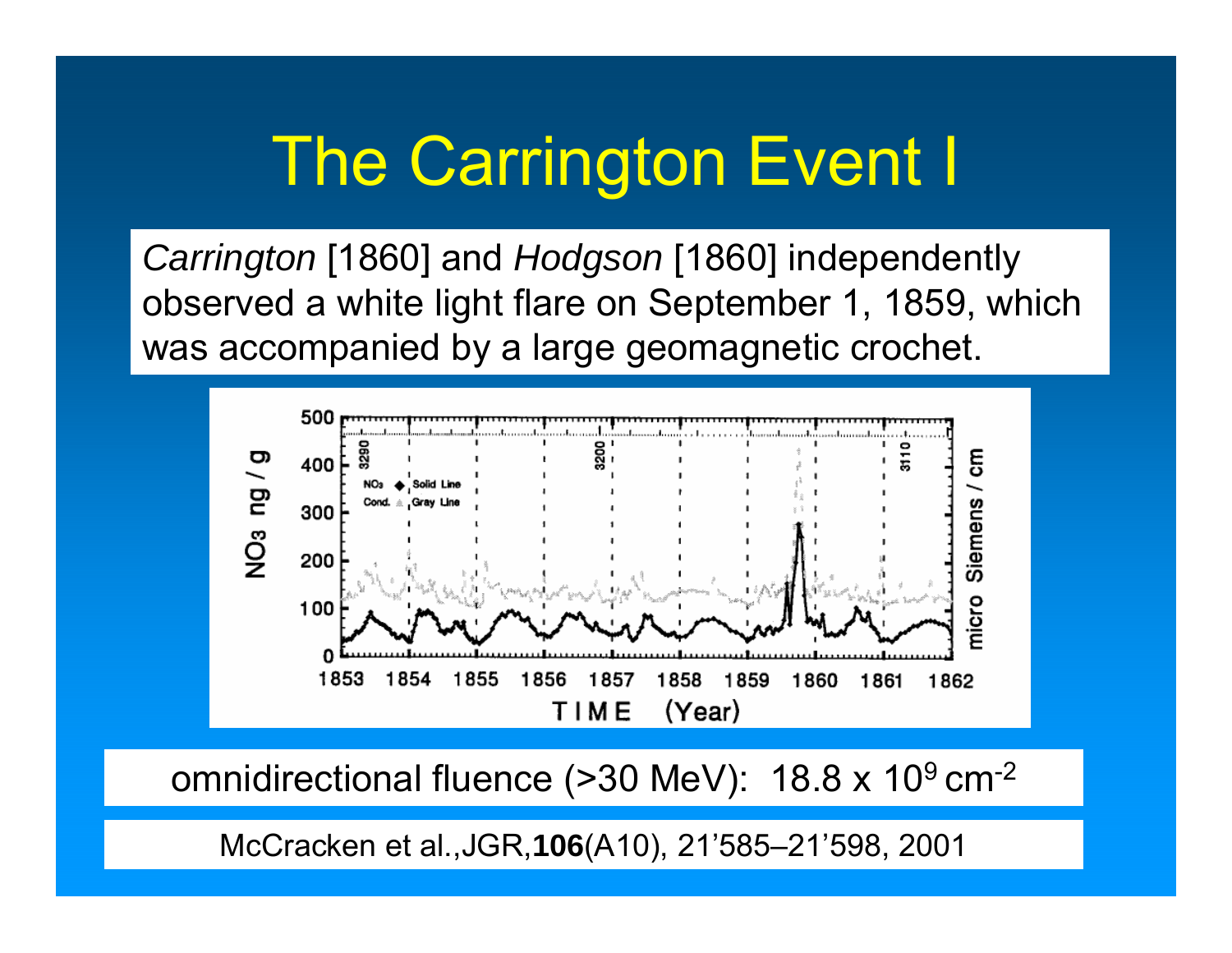## The Carrington Event II



Tsurutani et al., JGR **108**(A7), 1268, 2003